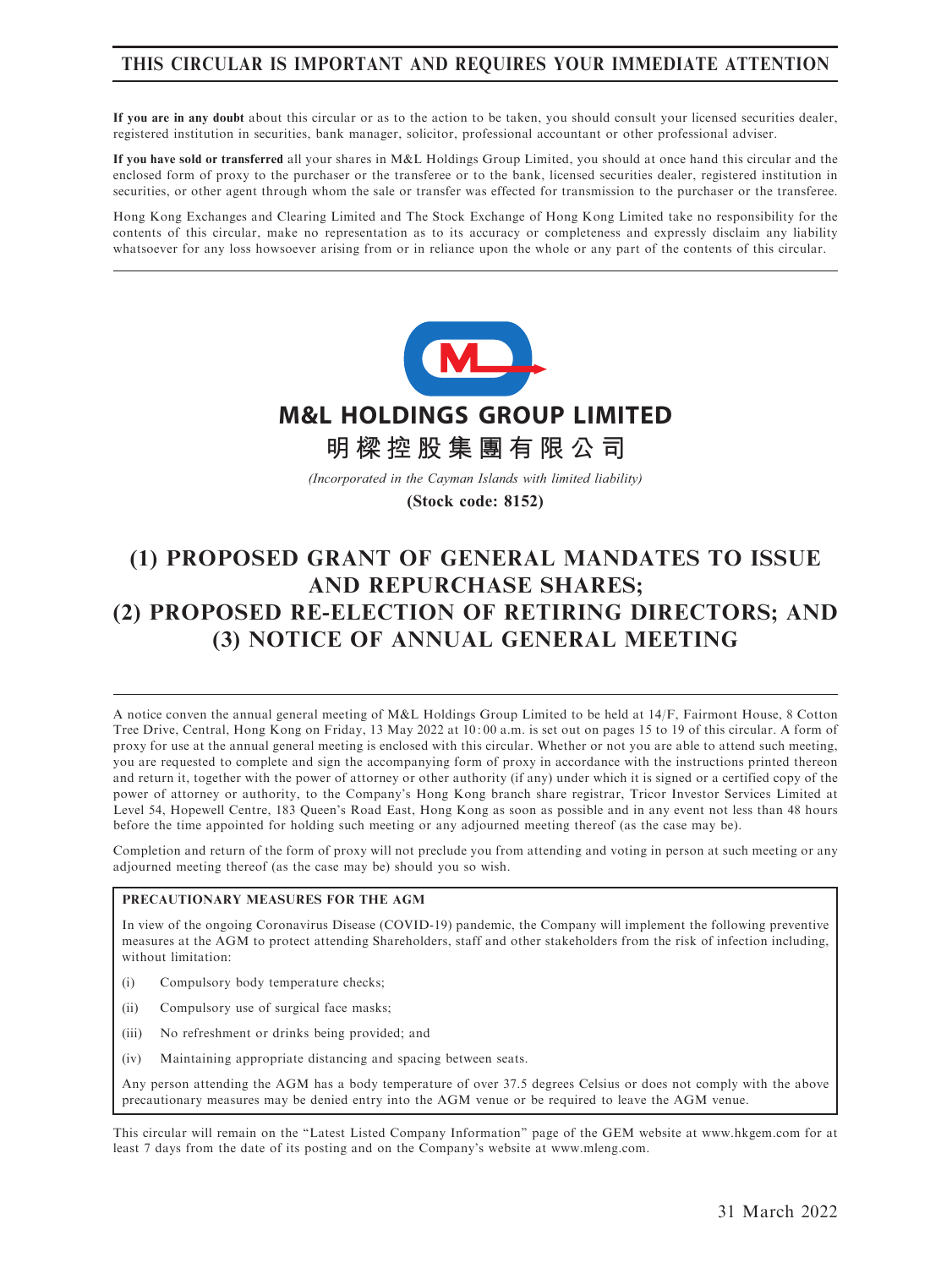# CHARACTERISTICS OF GEM

GEM has been positioned as a market designed to accommodate small and mid-sized companies to which a higher investment risk may be attached than other companies listed on the Stock Exchange. Prospective investors should be aware of the potential risks of investing in such companies and should make the decision to invest only after due and careful consideration.

Given that the companies listed on GEM are generally small and mid-sized companies, there is a risk that securities traded on GEM may be more susceptible to high market volatility than securities traded on the Main Board and no assurance is given that there will be a liquid market in the securities traded on GEM.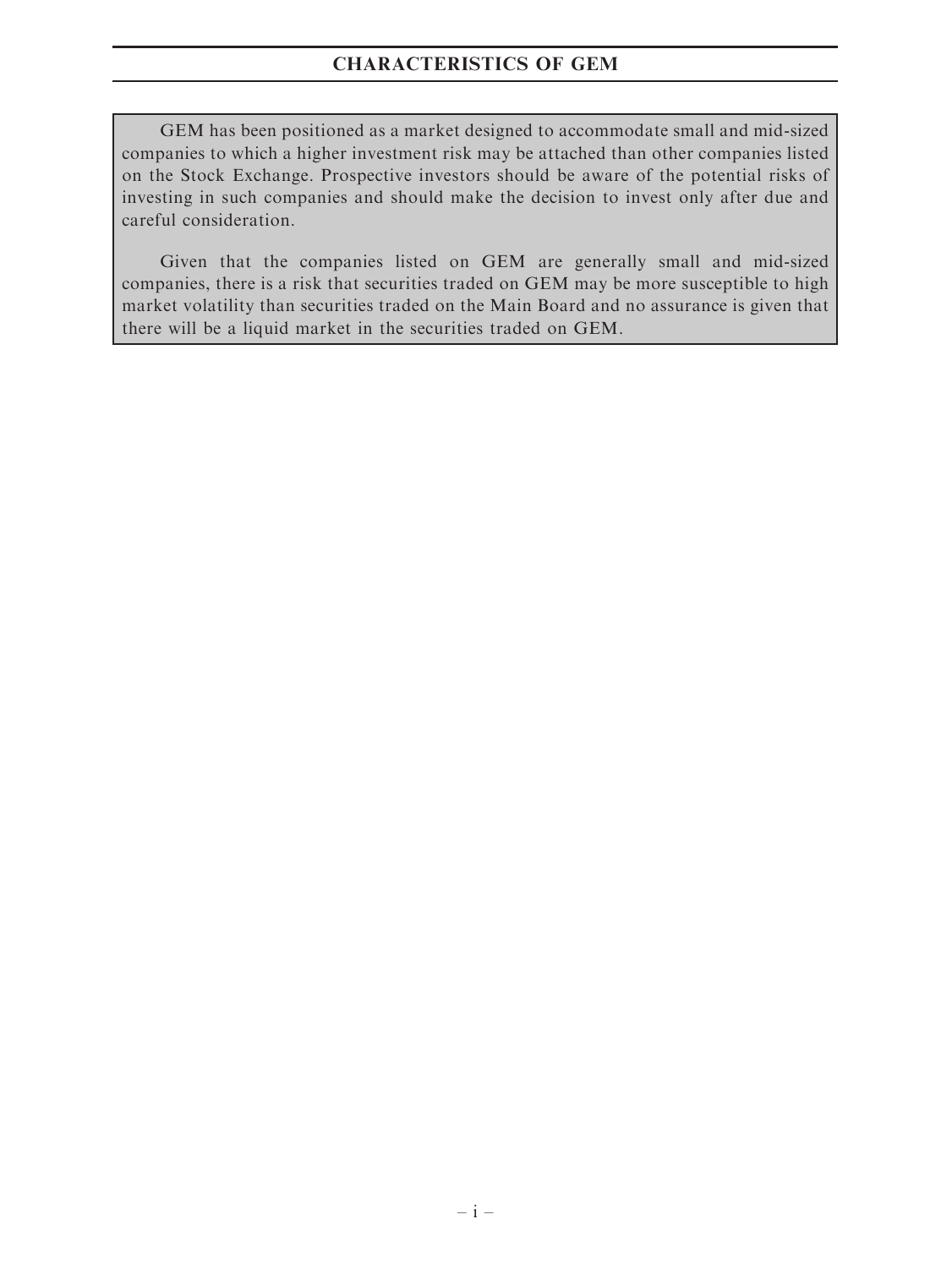# **CONTENTS**

# Pages

| Appendix II — Biographical Details of Retiring Directors Proposed |  |
|-------------------------------------------------------------------|--|
|                                                                   |  |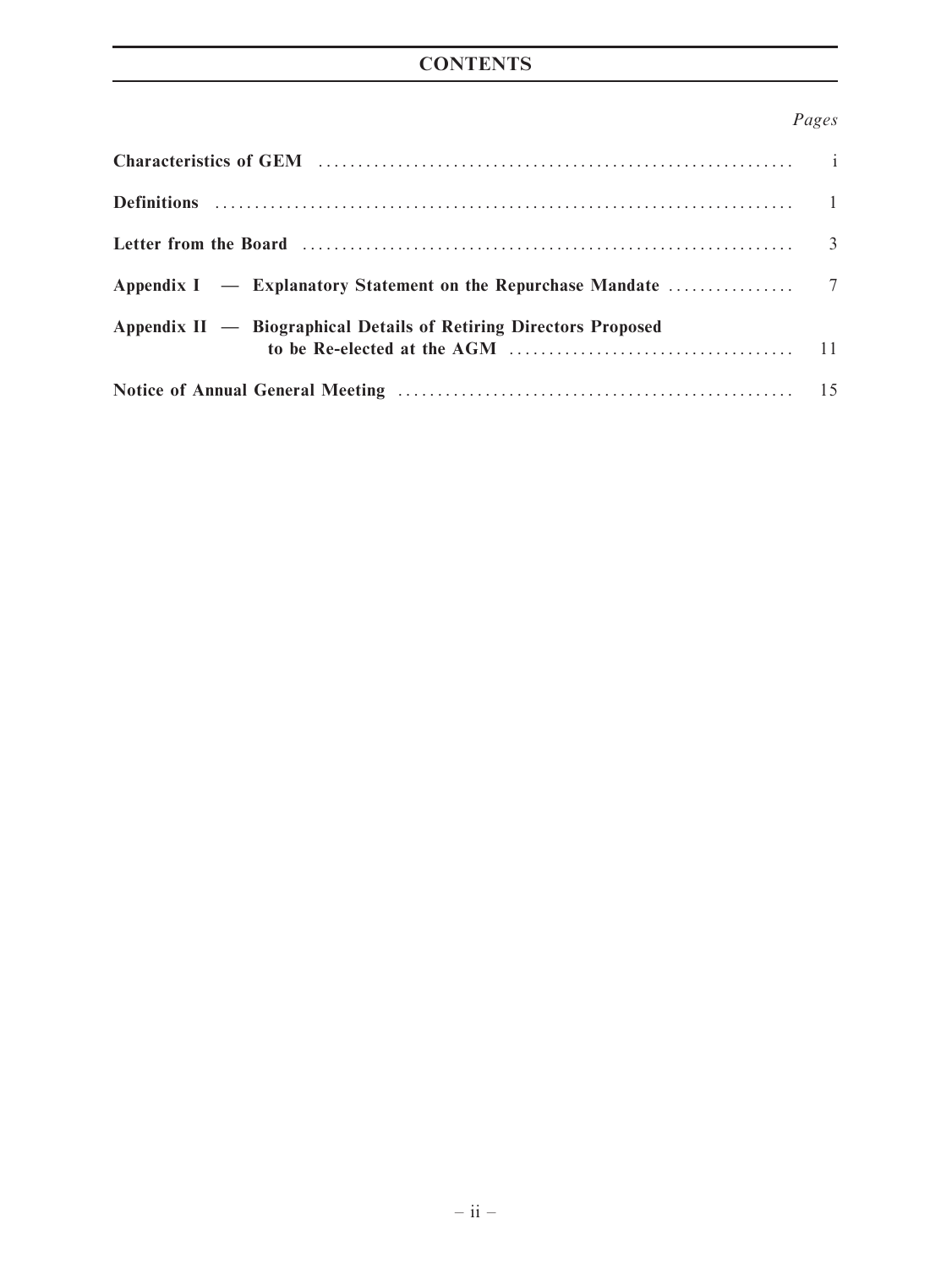# DEFINITIONS

In this circular, the following expressions have the following meanings unless the context otherwise requires:

| "AGM"                            | the annual general meeting of the Company to be held at $14/F$ ,<br>Fairmont House, 8 Cotton Tree Drive, Central, Hong Kong on<br>Friday, 13 May 2022 at 10:00 a.m., the notice of which is set out<br>on pages 15 to 19 of this circular, or any adjourned meeting<br>thereof           |
|----------------------------------|------------------------------------------------------------------------------------------------------------------------------------------------------------------------------------------------------------------------------------------------------------------------------------------|
| "Articles"                       | the articles of association of the Company as amended and<br>restated, supplemented or modified from time to time                                                                                                                                                                        |
| "associates"                     | has the meaning ascribed to it under the GEM Listing Rules                                                                                                                                                                                                                               |
| "Board"                          | the board of Directors                                                                                                                                                                                                                                                                   |
| "Company"                        | M&L Holdings Group Limited, an exempted<br>company<br>incorporated in the Cayman Islands with limited liability and<br>the Shares of which are listed on GEM (stock code: 8152)                                                                                                          |
| "connected person(s)"            | has the meaning ascribed to it under the GEM Listing Rules                                                                                                                                                                                                                               |
| "core connected<br>$person(s)$ " | has the meaning ascribed to it under the GEM Listing Rules                                                                                                                                                                                                                               |
| " $Directory$ "                  | directors of the Company                                                                                                                                                                                                                                                                 |
| "GEM"                            | the GEM of the Stock Exchange                                                                                                                                                                                                                                                            |
| "GEM Listing Rules"              | the Rules Governing the Listing of Securities on GEM                                                                                                                                                                                                                                     |
| "Group"                          | the Company and its subsidiaries from time to time                                                                                                                                                                                                                                       |
| "Hong Kong"                      | the Hong Kong Special Administrative Region of the Peoples'<br>Republic of China                                                                                                                                                                                                         |
| "Issue Mandate"                  | a general mandate proposed to be granted to the Directors at the<br>AGM to allot, issue and deal with Shares of up to 20% of the<br>aggregate nominal amount of the issued share capital of the<br>Company as at the date of passing of the relevant resolution<br>granting such mandate |
| "Latest Practicable<br>Date"     | 24 March 2022, being the latest practical date prior to the<br>printing of this circular for the purpose of ascertaining certain<br>information in this circular                                                                                                                         |
| "Memorandum"                     | the memorandum of association of the Company as amended and<br>restated, supplemented or modified from time to time                                                                                                                                                                      |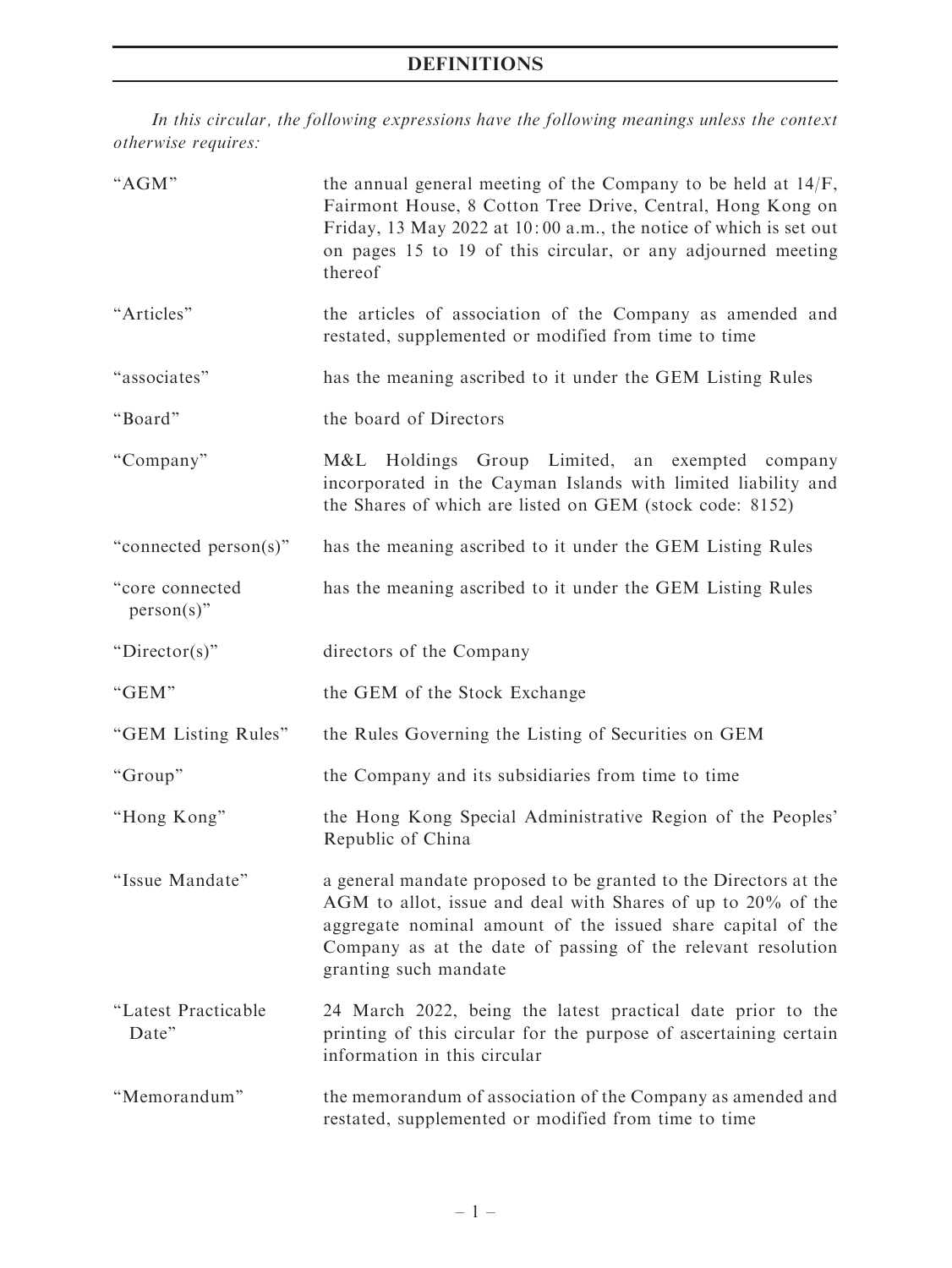# DEFINITIONS

| "Repurchase Mandate" | a general mandate proposed to be granted to the Directors at the<br>AGM to repurchase Shares not exceeding 10% of the aggregate<br>nominal amount of the issued share capital of the Company as at<br>the date of passing of the relevant resolution granting such<br>mandate |
|----------------------|-------------------------------------------------------------------------------------------------------------------------------------------------------------------------------------------------------------------------------------------------------------------------------|
| "SFO"                | the Securities and Futures Ordinance (Chapter 571 of the Laws<br>of Hong Kong)                                                                                                                                                                                                |
| "Share(s)"           | ordinary share(s) of HK\$0.01 each in the share capital of the<br>Company                                                                                                                                                                                                     |
| "Shareholder(s)"     | the holder(s) of $Share(s)$                                                                                                                                                                                                                                                   |
| "Stock Exchange"     | The Stock Exchange of Hong Kong Limited                                                                                                                                                                                                                                       |
| "Takeovers Code"     | The Codes on Takeovers and Mergers and Share Buy-backs<br>issued by the Securities and Futures Commission in Hong Kong                                                                                                                                                        |
| "HK\$" or "HK cents" | Hong Kong dollars and cents, the lawful currency of Hong Kong                                                                                                                                                                                                                 |
| $\lq\lq 0$ $\lq\lq$  | per cent.                                                                                                                                                                                                                                                                     |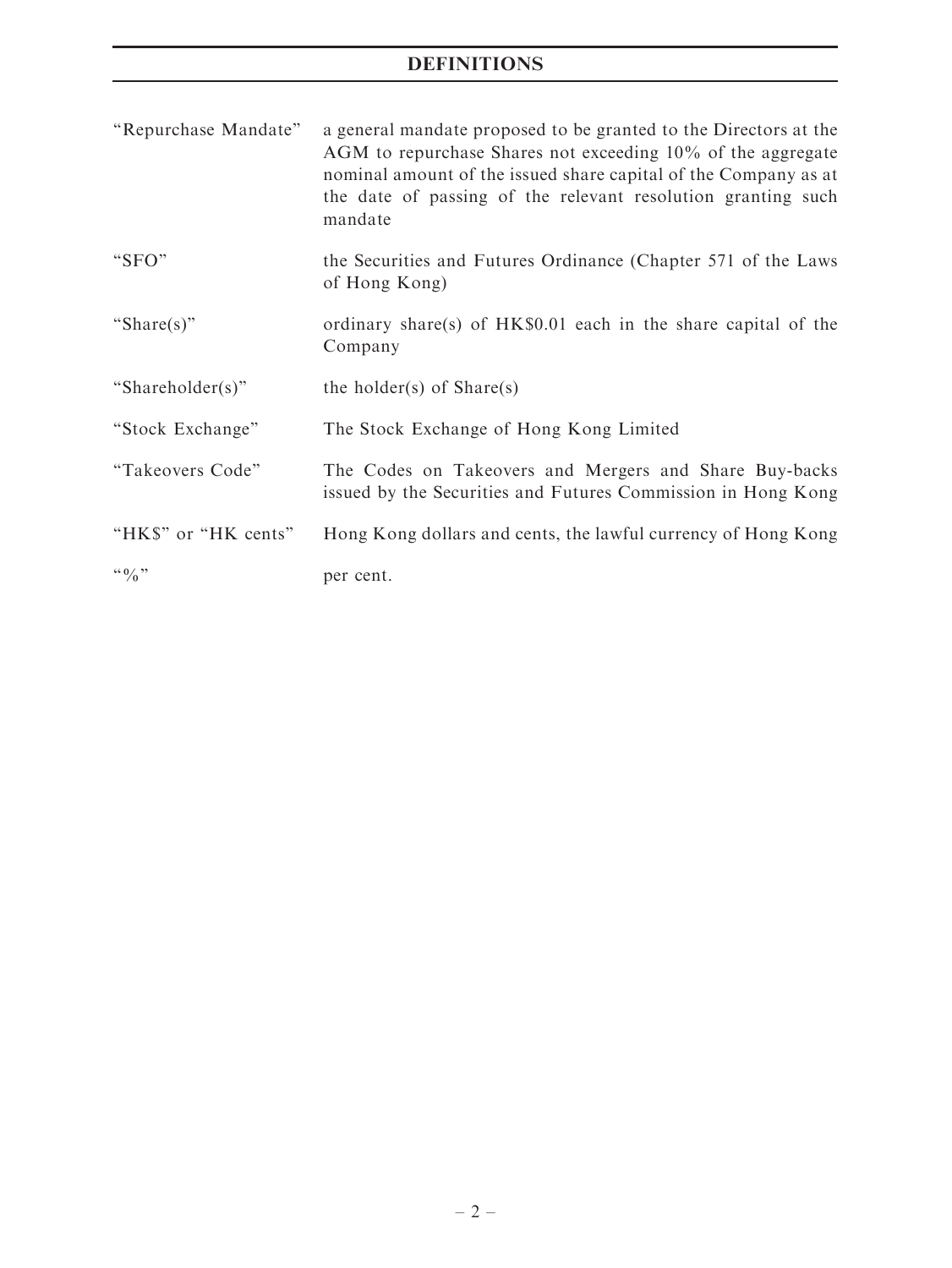

*(Incorporated in the Cayman Islands with limited liability)*

**(Stock code: 8152)**

Executive Directors: Mr. Ng Lai Ming (Chairman) Mr. Ng Lai Tong Mr. Ng Lai Po

Independent Non-executive Directors: Mr. Tai Wai Kwok Ir Lo Kok Keung Mr. Lau Chi Leung

Registered office: Windward 3 Regatta Office Park P.O. Box 1350 Grand Cayman, KY1-1108 Cayman Islands

Head office and principal place of business in Hong Kong: 21st Floor, Empress Plaza 17–19 Chatham Road South Tsimshatsui, Kowloon Hong Kong

31 March 2022

To the Shareholders

Dear Sir or Madam,

# (1) PROPOSED GRANT OF GENERAL MANDATES TO ISSUE AND REPURCHASE SHARES; (2) PROPOSED RE-ELECTION OF RETIRING DIRECTORS; AND (3) NOTICE OF ANNUAL GENERAL MEETING

#### **INTRODUCTION**

The purpose of this circular is to provide you with information regarding the following resolutions to be proposed at the AGM relating to the granting of the Issue Mandate, the granting of the Repurchase Mandate, the granting of an extension to the Issue Mandate and the re-election of the retiring Directors.

A notice convening the AGM setting out the details of the ordinary resolutions to be proposed at the AGM is set out on pages 15 to 19 of this circular.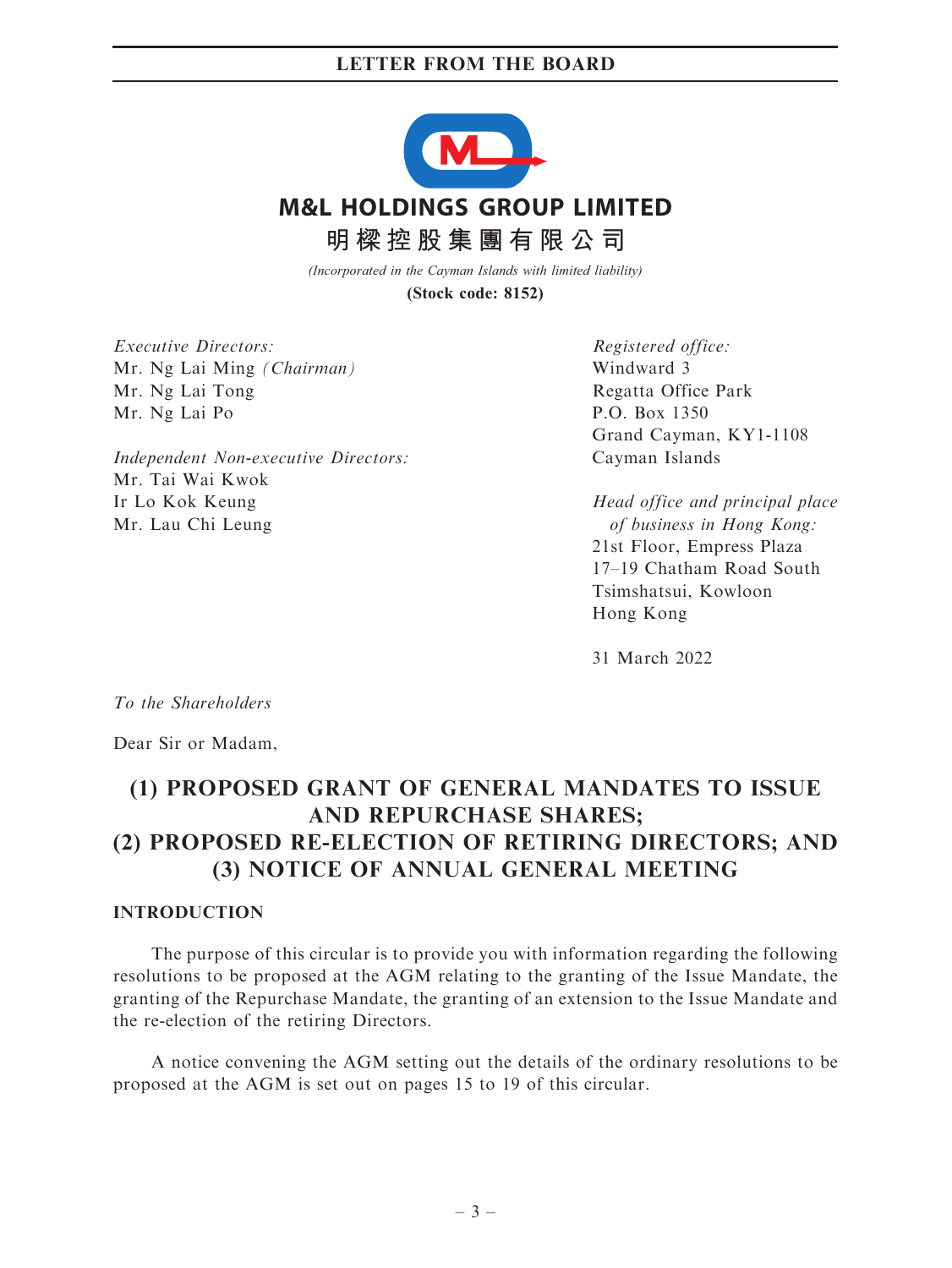#### ISSUE MANDATE AND REPURCHASE MANDATE

Pursuant to the resolutions of the Shareholders passed on 13 May 2021, the Directors have been granted general unconditional mandates (i) to allot, issue and deal with Shares; and (ii) to repurchase Shares. Such general mandates would expire: (a) at the conclusion of the next annual general meeting of the Company; (b) at the expiration of the period within which the Company is required by any applicable laws or the Articles to hold its next annual general meeting; or (c) when varied, revoked or renewed by an ordinary resolution of Shareholders in general meeting, whichever is the earliest.

As at the Latest Practicable Date, the existing general mandates have not been utilised and will lapse at the conclusion of the AGM. Therefore, ordinary resolutions will be proposed at the AGM that the Directors be granted:

- (i) a general unconditional mandate to allot, issue and deal with new Shares with the aggregate nominal value not exceeding 20% of the aggregate nominal value of the issued share capital of the Company on the date of passing the relevant resolution (that is, the Issue Mandate); and
- (ii) a general unconditional mandate to exercise all the powers of the Company to purchase or repurchase Shares with the aggregate nominal value not exceeding 10% of the aggregate nominal value of the issued share capital of the Company on the date of passing the relevant resolution (that is, the Repurchase Mandate).

An explanatory statement providing the requisite information regarding the Repurchase Mandate as required to be sent to the Shareholders under the GEM Listing Rules is set out in Appendix I to this circular.

The Company had in issue an aggregate of 600,000,000 Shares as at the Latest Practicable Date. Subject to the passing of the proposed resolutions for the approval of the Issue Mandate and the Repurchase Mandate and in accordance with the terms therein, the Company would be allowed to allot, issue and deal with a maximum of 120,000,000 new Shares and to repurchase a maximum of 60,000,000 Shares respectively, on the basis that no further Shares will be issued or repurchased by the Company between the Latest Practicable Date to the date of the AGM.

## RE-ELECTION OF DIRECTORS

In accordance with Article 108 of the Articles, Ir Lo Kok Keung and Mr. Lau Chi Leung shall retire from office at the AGM and, being eligible, offers themselves for re-election.

The biographical details of the retiring Directors who offered themselves for re-election are set out in Appendix II to this circular.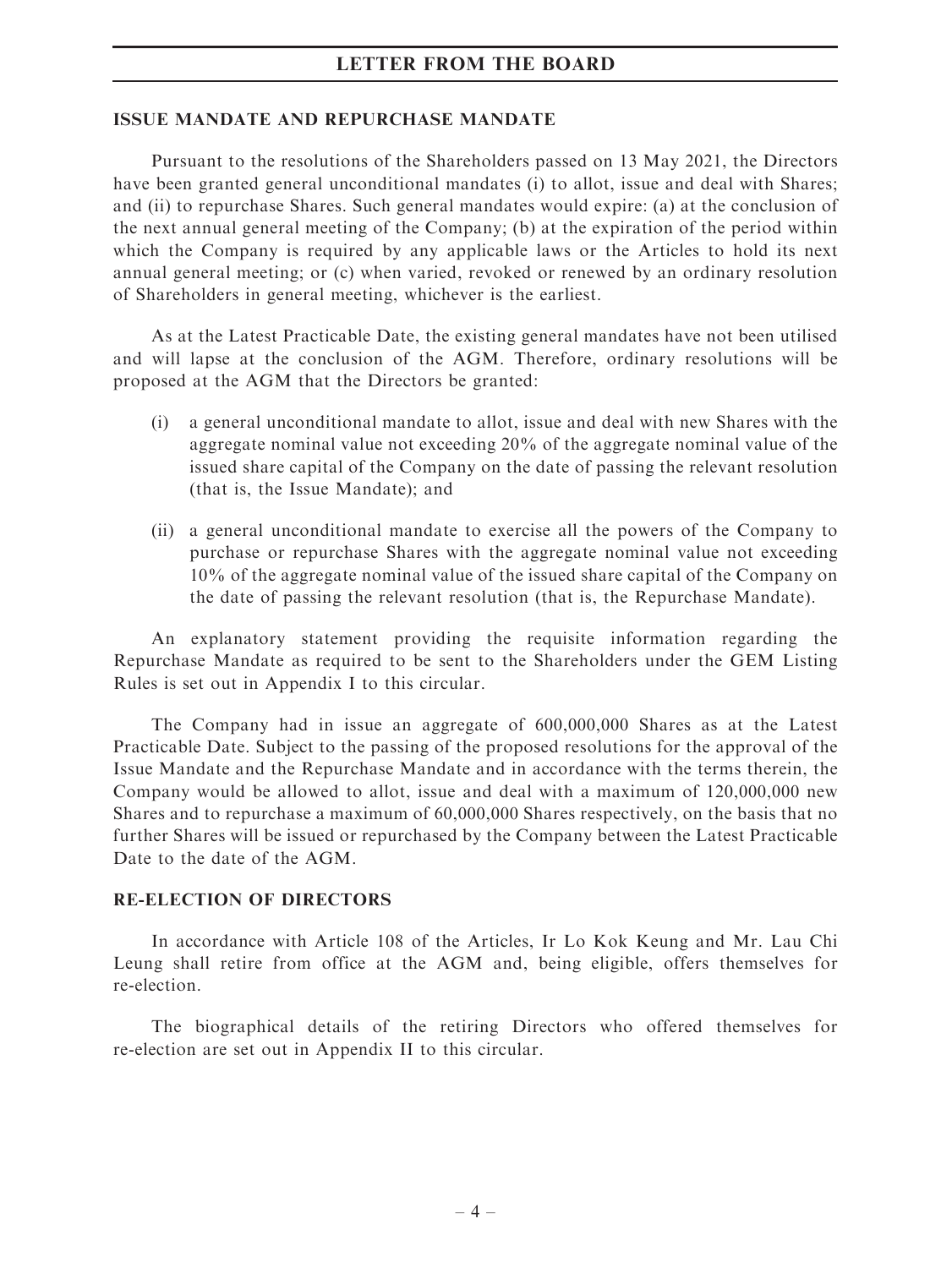#### AGM AND PROXY ARRANGEMENT

The notice convening the AGM to be held at 10: 00 a.m. on Friday, 13 May 2022 at 14/F, Fairmont House, 8 Cotton Tree Drive, Central, Hong Kong is set out on pages 15 to 19 of this circular.

A form of proxy for use in connection with the AGM is enclosed herewith. Whether or not you are able to attend the meeting, you are requested to complete and return the enclosed form of proxy in accordance with the instructions printed thereon to the branch share registrar of the Company in Hong Kong, Tricor Investor Services Limited at Level 54, Hopewell Centre, 183 Queen's Road East, Hong Kong as soon as possible but in any event not later than 48 hours before the time appointed for the holding of the AGM or any adjourned meeting thereof. Completion and return of the form of proxy will not preclude you from attending and voting in person at the AGM (or any adjourned meeting thereof) should you so wish.

#### VOTING AT THE AGM

Pursuant to Rule 17.47(4) of the GEM Listing Rules, any vote of Shareholders at a general meeting must be taken by poll except where the chairman, in good faith, decides to allow a resolution which relates purely to a procedural or administrative matter to be voted on by a show of hands. Accordingly, all the resolutions proposed at the AGM will be taken by way of poll. None of the Shareholders is required to abstain from voting at the AGM pursuant to the GEM Listing Rules and/or the Articles.

An announcement on the poll results will be made by the Company after the AGM on websites of the Stock Exchange at www.hkgem.com and the Company at www.mleng.com in due course.

#### CLOSURE OF REGISTER OF MEMBERS

For the attendance of the AGM to be held on Friday, 13 May 2022, the register of members of the Company will be closed from Tuesday, 10 May 2022 to Friday, 13 May 2022, both days inclusive, during which period no transfer of Shares will be effected. In order to qualify to attend and vote at the AGM, all transfers of shares, accompanied by the relevant share certificates, must be lodged with the Company's branch share registrar in Hong Kong, Tricor Investor Services Limited at Level 54, Hopewell Centre, 183 Queen's Road East, Hong Kong not later than 4: 30 p.m. on Friday, 6 May 2022.

#### RESPONSIBILITY STATEMENT

Your attention is drawn to the additional information set out in the Appendices to this circular.

This circular, for which the Directors collectively and individually accept full responsibility, includes particulars given in compliance with the GEM Listing Rules for the purpose of giving information with regard to the Company. The Directors, having made all reasonable enquiries, confirm that to the best of their knowledge and belief, the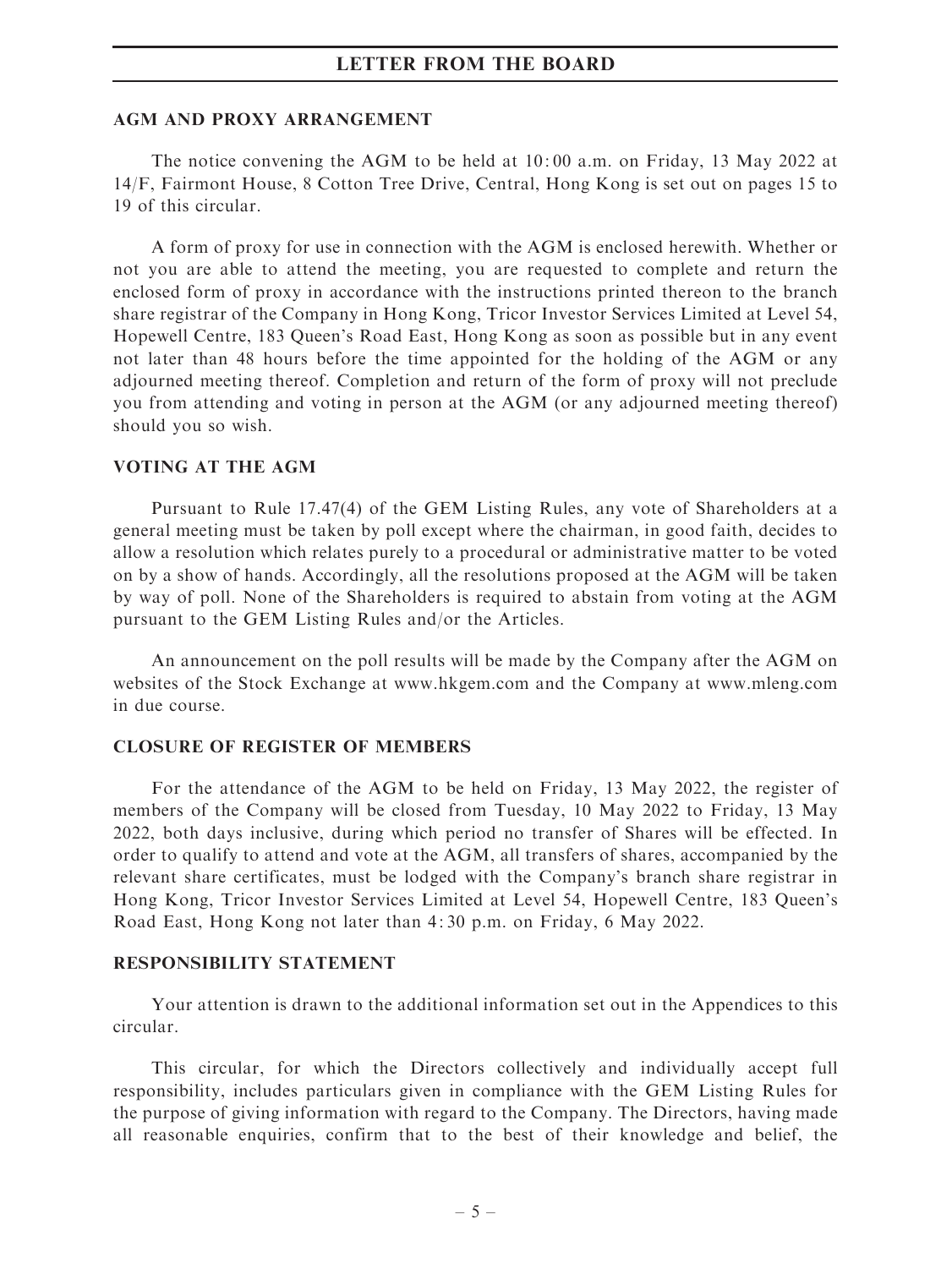information contained in this circular is accurate and complete in all material respects and not misleading or deceptive, and there are no other matters the omission of which would make any statement herein or this circular misleading.

## RECOMMENDATION

The Directors believe that the Issue Mandate, the Repurchase Mandate, the extension of the Issue Mandate and the re-election of retiring Directors are in the interests of the Company as well as the Shareholders as a whole. Accordingly, the Directors recommend the Shareholders to vote in favour of all the resolutions to be proposed at the AGM.

> Yours faithfully, By order of the Board M&L Holdings Group Limited Ng Lai Ming Chairman, Chief Executive Officer and Executive Director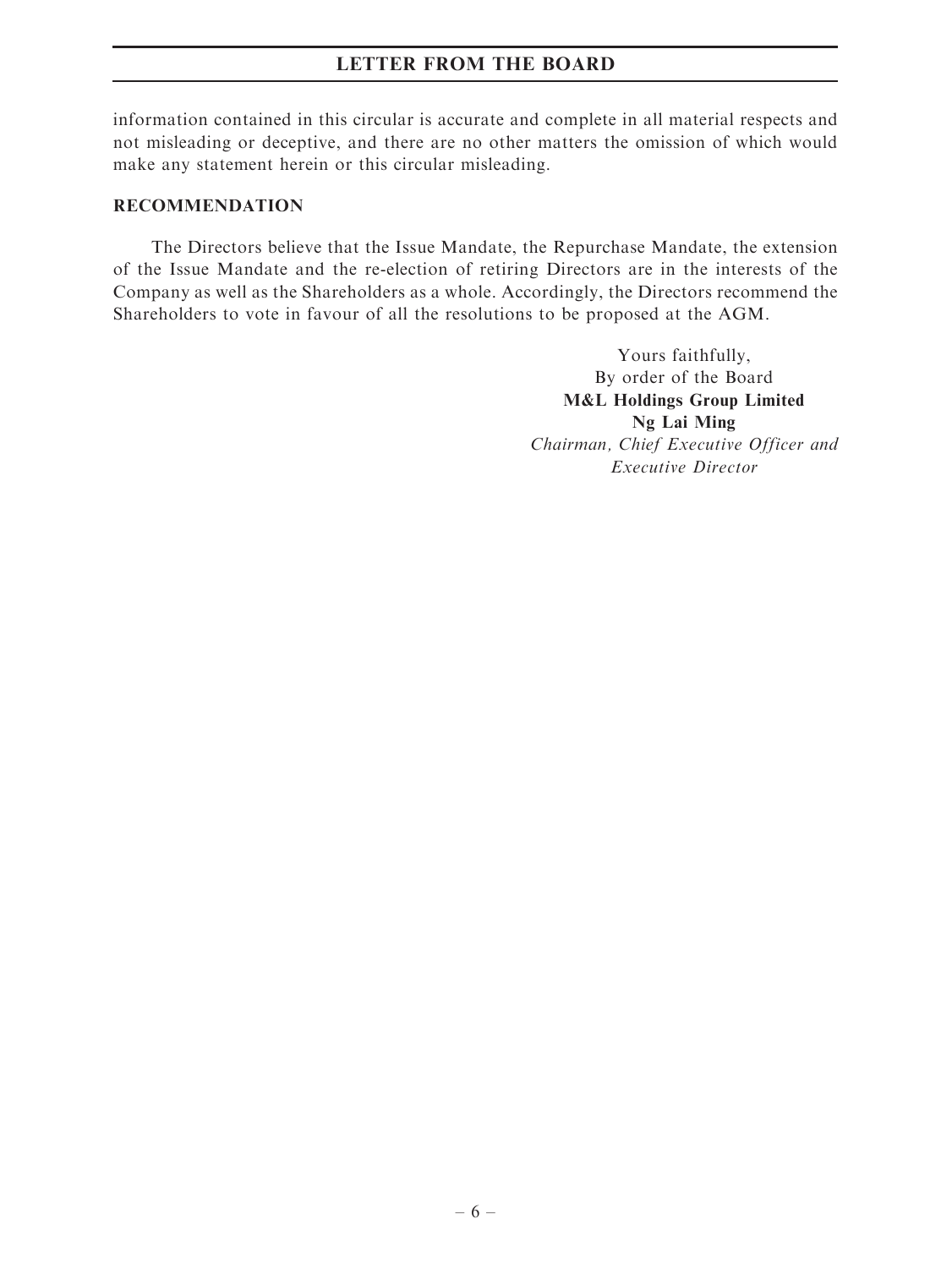The following is the explanatory statement as required by the GEM Listing Rules to be provided to the Shareholders concerning the Repurchase Mandate proposed to be granted to the Directors at the AGM.

### SHARE CAPITAL

As at the Latest Practicable Date, there were a total of 600,000,000 Shares in issue.

Subject to the passing of the ordinary resolution granting the Repurchase Mandate at the AGM and on the basis that there will be no change in the total number of issued Shares before the AGM, the Directors would be authorised under the Repurchase Mandate to repurchase, during the period in which the Repurchase Mandate remains in force, a maximum of 60,000,000 Shares, representing 10% of the total number of issued Shares as at the date of the AGM.

#### REASONS FOR REPURCHASE

The Directors have no present intention to repurchase any Shares but consider that the Repurchase Mandate will provide the Company with the flexibility to make such repurchase when appropriate and beneficial to the Company. Such repurchases, depending on market conditions and funding arrangements at the time, may lead to enhancement of the net asset value of the Company and/or the earnings per share and will only be made when the Directors believe that such repurchases will benefit the Company and the Shareholders as a whole. The number of Shares to be repurchased on any occasion and the price and other terms on which the same are repurchased will be decided by the Directors at the relevant time, having regard to the circumstances then pertaining.

#### SOURCE OF FUNDS

The Company is empowered by the Articles to repurchase its Shares. In repurchasing Shares, the Company may only apply funds legally available for such purpose in accordance with the Articles, the Companies Law of the Cayman Islands, the GEM Listing Rules and/or other applicable laws, rules and regulations, as the case may be.

A company may not repurchase its own shares on the Stock Exchange for a consideration other than cash or for settlement otherwise in accordance with the trading rules of the Stock Exchange from time to time. Any repurchases by the Company may be made out of profits of the Company or out of the proceeds of a fresh issue of shares made for the purpose of the repurchase or, if authorised by the Articles and subject to the Companies Law of the Cayman Islands, out of capital and, in the case of any premium payable on the repurchase, out of profits of the Company or out of the Company's share premium account or, if authorised by the Articles and subject to the Companies Law of the Cayman Islands, out of capital.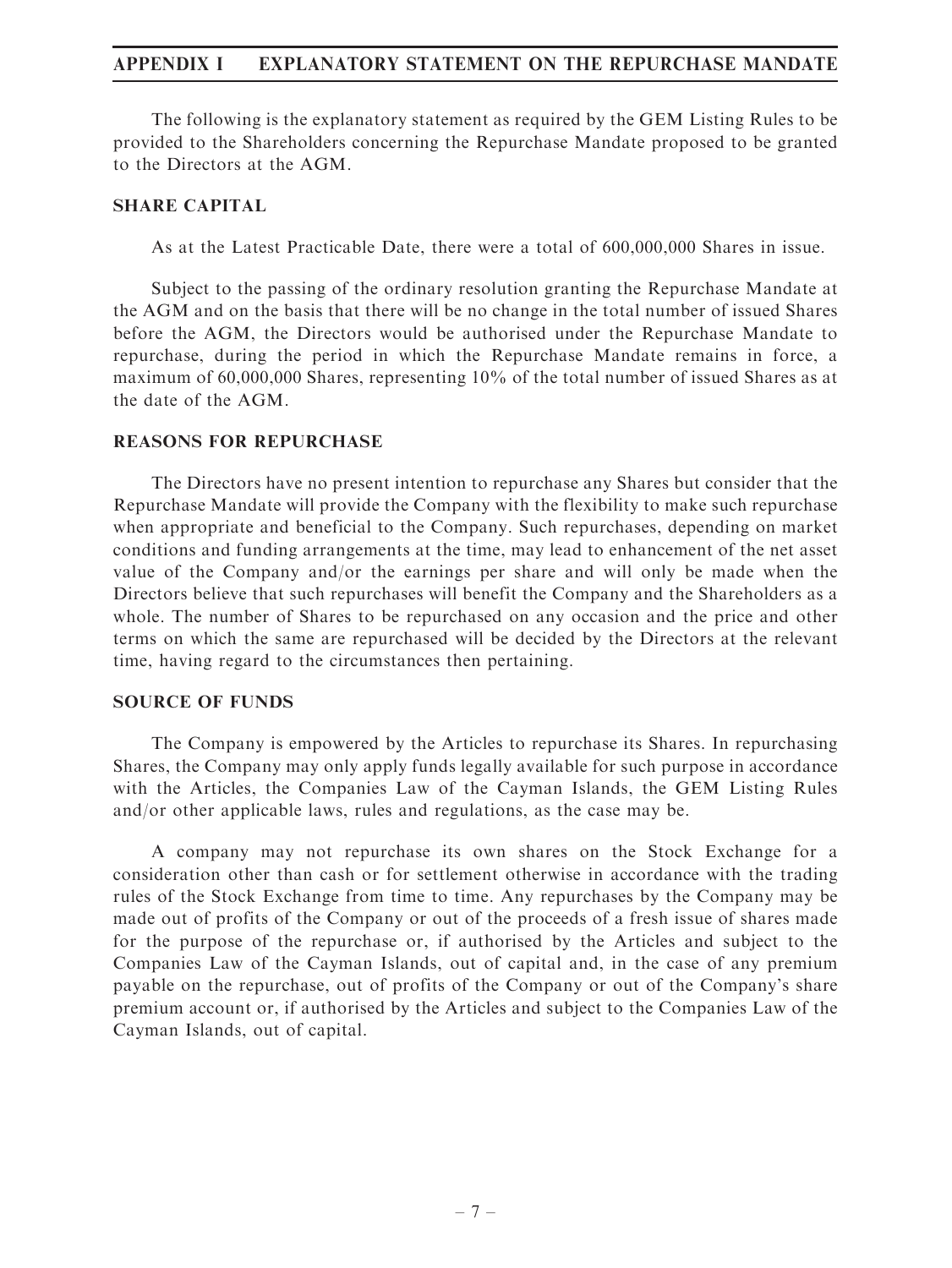#### MATERIAL ADVERSE CHANGE

There might be a material adverse impact on the working capital or gearing position of the Company (as compared with the position disclosed in the audited consolidated financial statements contained in the annual report of the Company for the year ended 31 December 2021) in the event that the Repurchase Mandate was to be exercised in full at any time during the proposed repurchase period. However, the Directors do not intend to exercise the Repurchase Mandate to such extent as would, in the circumstances, have a material adverse effect on the working capital requirements of the Company or the gearing levels which in the opinion of the Directors are from time to time appropriate for the Company.

#### DIRECTORS, THEIR CLOSE ASSOCIATES AND CORE CONNECTED PERSONS

None of the Directors nor, to the best of the knowledge and belief of the Directors, having made all reasonable enquiries, any of their respective close associates (as defined in the GEM Listing Rules) has any present intention, in the event that the Repurchase Mandate is approved by the Shareholders, to sell Shares to the Company. No core connected person (as defined in the GEM Listing Rules) of the Company has notified the Company that he/she/it has a present intention to sell Shares to the Company nor has he/she/it undertaken not to sell any of the Shares held by him/her/it to the Company in the event that the Repurchase Mandate is approved by the Shareholders.

#### UNDERTAKING OF THE DIRECTORS

The Directors have undertaken to the Stock Exchange that, so far as the same may be applicable, they will exercise the Repurchase Mandate in accordance with the GEM Listing Rules, the applicable laws of the Cayman Islands and the Articles.

#### EFFECT OF THE TAKEOVERS CODE

If a Shareholder's proportionate interest in the voting rights of the Company increases as a result of the Directors' exercising the powers of the Company to repurchase Shares pursuant to the Repurchase Mandate, such increase will be treated as an acquisition of voting rights for the purposes of Rule 32 of the Takeovers Code and, if such increase results in a change of control, may in certain circumstances give rise to an obligation to make a mandatory offer for Shares under Rule 26 of the Takeovers Code.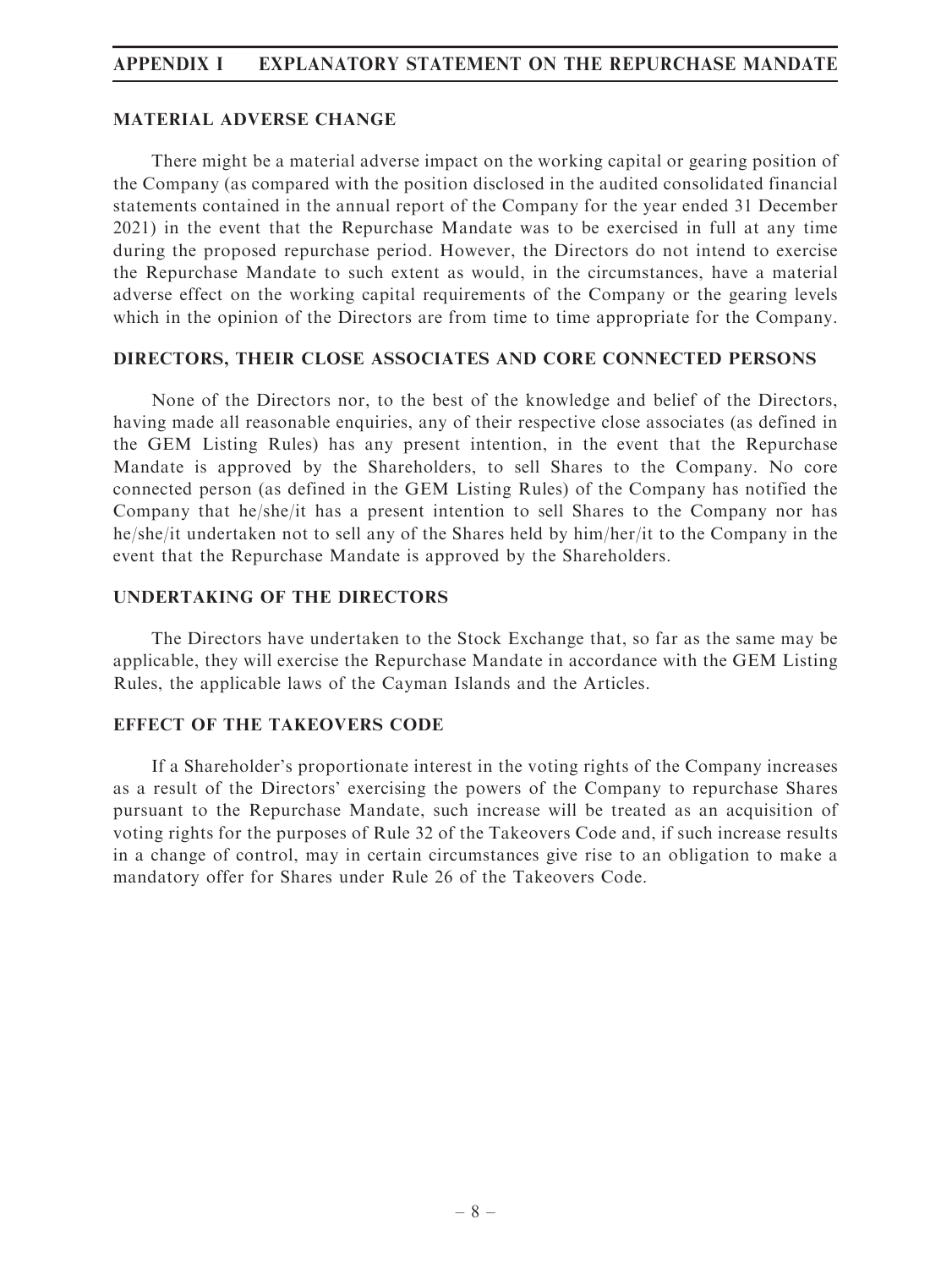If the Repurchase Mandate were exercised in full, the shareholding percentage of the Shareholders, who have an interest in 5% or more of the issued share capital of the Company (based on the number of the Shares they held as at the Latest Practicable Date), before and after such repurchase would be as follows:

| Number of<br>Shares/<br>underlying<br>shares held | Percentage of<br>shareholding<br>as at the<br>Latest<br>Practicable<br>Date | Approximate<br>percentage of<br>shareholding if<br>the Repurchase<br><b>Mandate</b> is<br>exercised in full |
|---------------------------------------------------|-----------------------------------------------------------------------------|-------------------------------------------------------------------------------------------------------------|
|                                                   |                                                                             |                                                                                                             |
| 364,095,000                                       | $60.68\%$                                                                   | $67.43\%$                                                                                                   |
| 364,095,000                                       | $60.68\%$                                                                   | $67.43\%$                                                                                                   |
| 364,095,000                                       | $60.68\%$                                                                   | $67.43\%$                                                                                                   |
| 31,005,000                                        | $5.17\%$                                                                    | $5.74\%$                                                                                                    |
| 31,005,000                                        | 5.17%                                                                       | $5.74\%$                                                                                                    |
|                                                   |                                                                             |                                                                                                             |

Notes:

- 1. JAT United is wholly owned by Mr. Ng Lai Ming. Mr. Ng Lai Ming is deemed to be interested in all the shares held by JAT United under the SFO.
- 2. Ms. Law So Lin is the spouse of Mr. Ng Lai Ming, therefore she is deemed to be interested in all the shares in which Mr. Ng Lai Ming is interested in.
- 3. Ms. Ng Yuk Sheung is the spouse of Mr. Cheung King, therefore she is deemed to be interested in all the shares in which Mr. Cheung King is interested in.

The Directors do not intend to exercise the power to repurchase Shares to an extent which would render any Shareholder or group of Shareholders obliged to make a mandatory offer under Rule 26 or Rule 32 of the Takeovers Code. The Directors have no intention to exercise the Repurchase Mandate to such an extent that the public holding of Shares would be reduced below 25% of the issued share capital of the Company.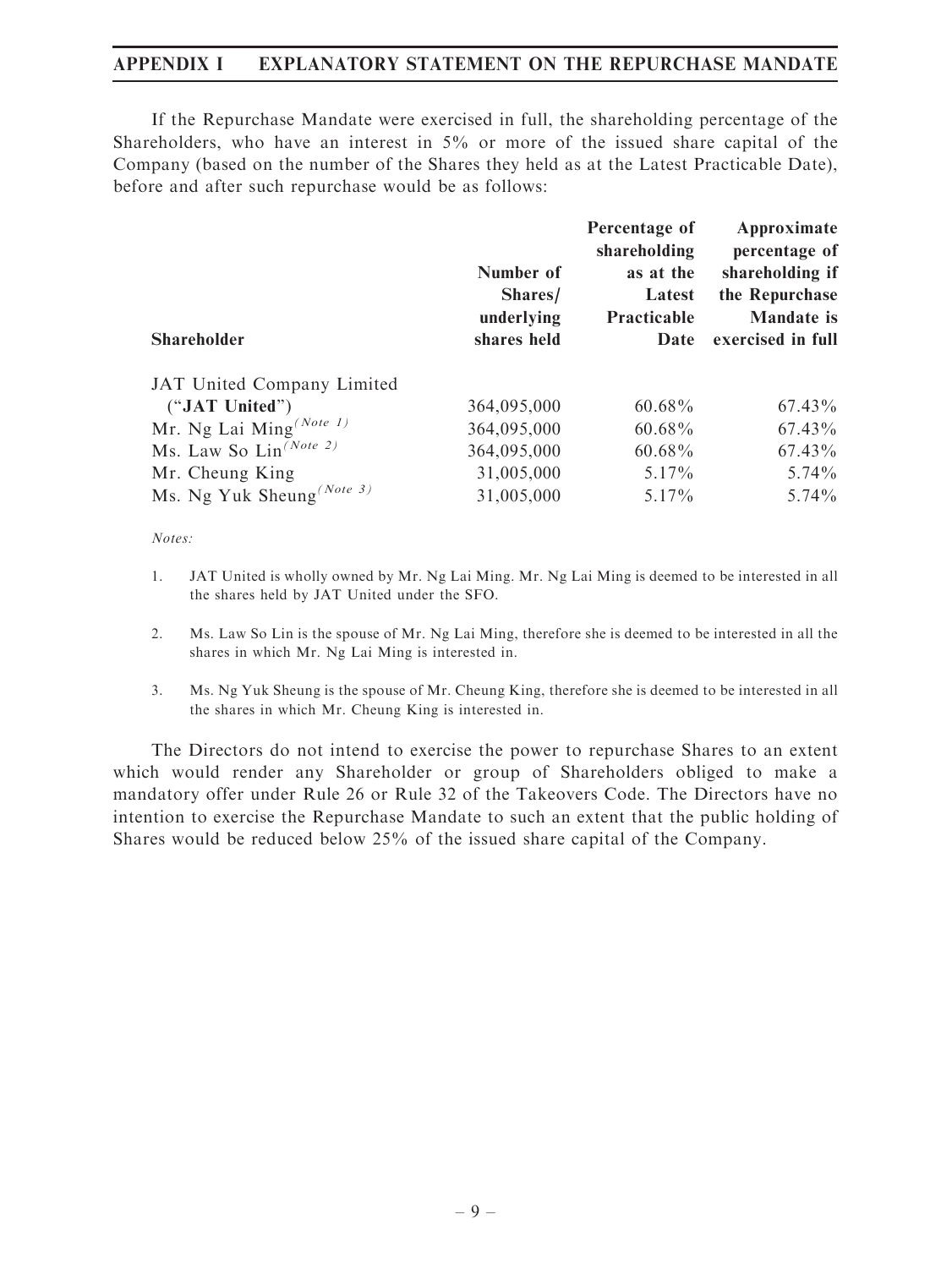### SHARE PRICES

The highest and lowest traded prices for the Shares on the Stock Exchange during each of the twelve months preceding and up to the Latest Practicable Date were as follows:

|                                           | <b>Highest</b> | Lowest |
|-------------------------------------------|----------------|--------|
|                                           | HK\$           | HK\$   |
| 2021                                      |                |        |
| March                                     | 0.110          | 0.078  |
| April                                     | 0.088          | 0.077  |
| May                                       | 0.082          | 0.077  |
| June                                      | 0.110          | 0.073  |
| July                                      | 0.099          | 0.083  |
| August                                    | 0.130          | 0.095  |
| September                                 | 0.210          | 0.100  |
| October                                   | 0.117          | 0.087  |
| November                                  | 0.110          | 0.079  |
| December                                  | 0.086          | 0.073  |
| 2022                                      |                |        |
| January                                   | 0.090          | 0.073  |
| February                                  | 0.086          | 0.076  |
| March (up to the Latest Practicable Date) | 0.078          | 0.060  |

## SHARE REPURCHASES MADE BY THE COMPANY

No repurchase of Shares had been made by the Company during the six months preceding the Latest Practicable Date (whether on the Stock Exchange or otherwise).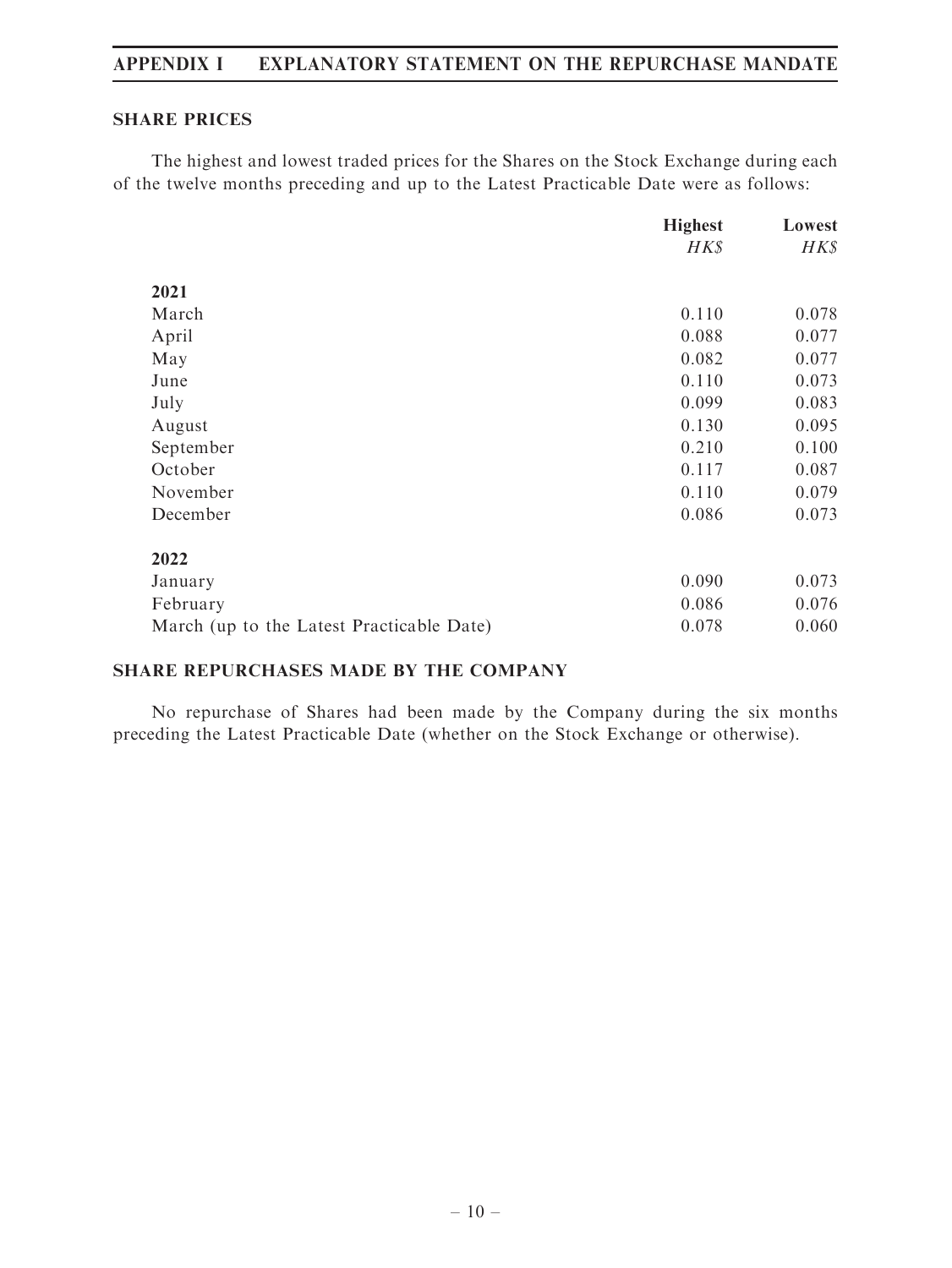Set out below are the biographical details of the Directors who will retire by rotation at the conclusion of the AGM and will be proposed to be re-elected at the AGM.

### INDEPENDENT NON-EXECUTIVE DIRECTORS

Ir Lo Kok Keung (盧覺強), aged 73, was appointed as our independent non-executive Director on 19 June 2017. Ir Lo is also the chairman of our remuneration committee and a member of our audit committee, nomination committee and corporate governance committee.

Ir Lo obtained his higher certificate in mechanical engineering from the Hong Kong Polytechnic University (formerly known as the Hong Kong Technical College) in July 1972. He has been a chartered engineer of the Institution of Mechanical Engineers since January 2002. Ir Lo has been a fellow of the Institution of Mechanical Engineers and the Institute of Marine Engineering, Science and Technology in the United Kingdom since January 2007 and July 2009, respectively. He has been a member of the Society of Automotive Engineers in the United States of America since October 1985. Ir Lo was admitted as a member of the Hong Kong Institution of Engineers in January 2000 and a registered professional engineer (mechanical) of the Engineers Registration Board in Hong Kong since 2001. Ir Lo was appointed as a member of the Appeal Board Panel under the Builders' Lifts and Tower Working Platforms (Safety) Ordinance from October 2003 to October 2006 and he has been repeatedly appointed by the Hong Kong Council for Accreditation of Academic & Vocational Qualifications as a specialist.

Ir Lo has over 40 years of experience in teaching, running project laboratories, and assisting in experimental rigs design of research students and professors. Ir Lo was employed by the Hong Kong Polytechnic University (formerly known as the Hong Kong Polytechnic) as an associate lecturer of the Department of Mechanical and Marine Engineering from October 1975. He supervised technicians in the design and manufacture of components and assemblies for project work. He also assisted the academic staff in the design and construction of research test rigs. He lectured at higher diploma level in mechanical engineering subjects and provided consultancy service to the industry in the general area of mechanical and automotive engineering. Ir Lo was transferred to the position of scientific officer I in the Department of Mechanical Engineering in December 1999. He was promoted to engineer in April 2005. Before retirement, Ir Lo worked as a temporary half-time engineer in the Department of Mechanical Engineering from February 2014 to August 2015. Ir Lo received the Outstanding Student Section Advisor Award of 2016 from the American Society of Mechanical Engineers in recognition of his leadership and service qualities as the first award winner outside the continents of North and South America since the award established in 1990.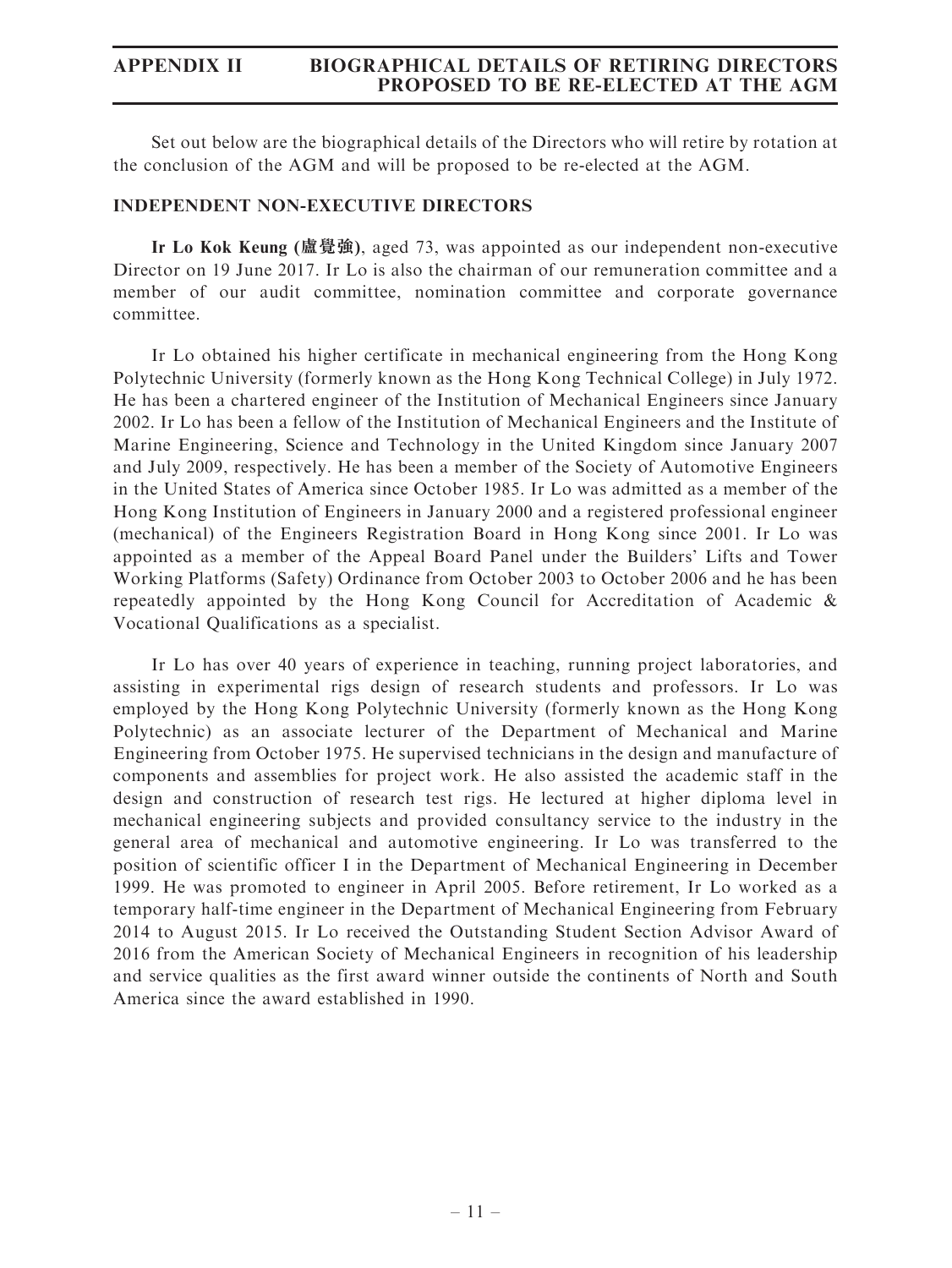Ir Lo has been serving as an expert witness in the Hong Kong courts of law since January 1994, providing expert witness testimony and evidence related to traffic accidents and mechanical defects. Ir Lo was recognized as expert witness by the court of law of Macau and given evidence related to traffic accident case in trial in May 2017. Ir Lo was also appointed by the Macau Government Special Administrative Region Transport Bureau, to act as instructor of the traffic accident reconstruction training course in January 2019 and is employed as instructor to teach Traffic Accident Reconstruction Training Course for the LIPACE-Hong Kong Metropolitan University since 30 October 2020.

Ir Lo has entered into an appointment letter with the Company for an initial term of two years commencing from 21 July 2017, which will continue thereafter but subject to retirement by rotation and eligible for re-election pursuant to the Articles. Ir Lo is currently entitled to a director's remuneration of HK\$150,000 per annum, subject to review by the remuneration committee from time to time.

Mr. Lau Chi Leung (劉志良), aged 72, was appointed as our independent non-executive Director on 19 June 2017. He is also the chairman of our nomination committee and a member of our audit committee, remuneration committee and corporate governance committee.

Mr. Lau obtained his bachelor of arts degree in architectural studies from the University of Hong Kong in November 1973, diploma in architecture from Canterbury College of Art in the United Kingdom in July 1977 and master's degree in project management from the University of Sydney in Australia in October 2004. Mr. Lau has been a member of the Hong Kong Institute of Architects for over 39 years and was awarded for his outstanding contribution towards the work of the Hong Kong Institute of Architects in March 2015. He was elected as an associate member of the Chartered Institute of Arbitrators in May 1979, a member of the Royal Institute of British Architects in January 1980, a fellow of the Royal Australian Institute of Architects in November 1987 and the Hong Kong Institute of Project Management in September 2004.

Mr. Lau has over 40 years of experience in the building construction and property development industry. His working experience includes the following:

| Name of company                                                                                           | <b>Principal business</b><br>activity | Position and<br>responsibilities                                                                    | <b>Period of services</b>       |
|-----------------------------------------------------------------------------------------------------------|---------------------------------------|-----------------------------------------------------------------------------------------------------|---------------------------------|
| Wong Tung & Partners                                                                                      | Architecture                          | Architect                                                                                           | From July 1978<br>to March 1980 |
| Cheung Kong (Holdings)<br>Limited (now part of CK)<br>Hutchison Holdings<br>Limited <sup>(Note 1)</sup> ) | Property<br>development               | Project manager<br>with his last<br>position being<br>general manager<br>in property<br>development | From March 1980<br>to May 1988  |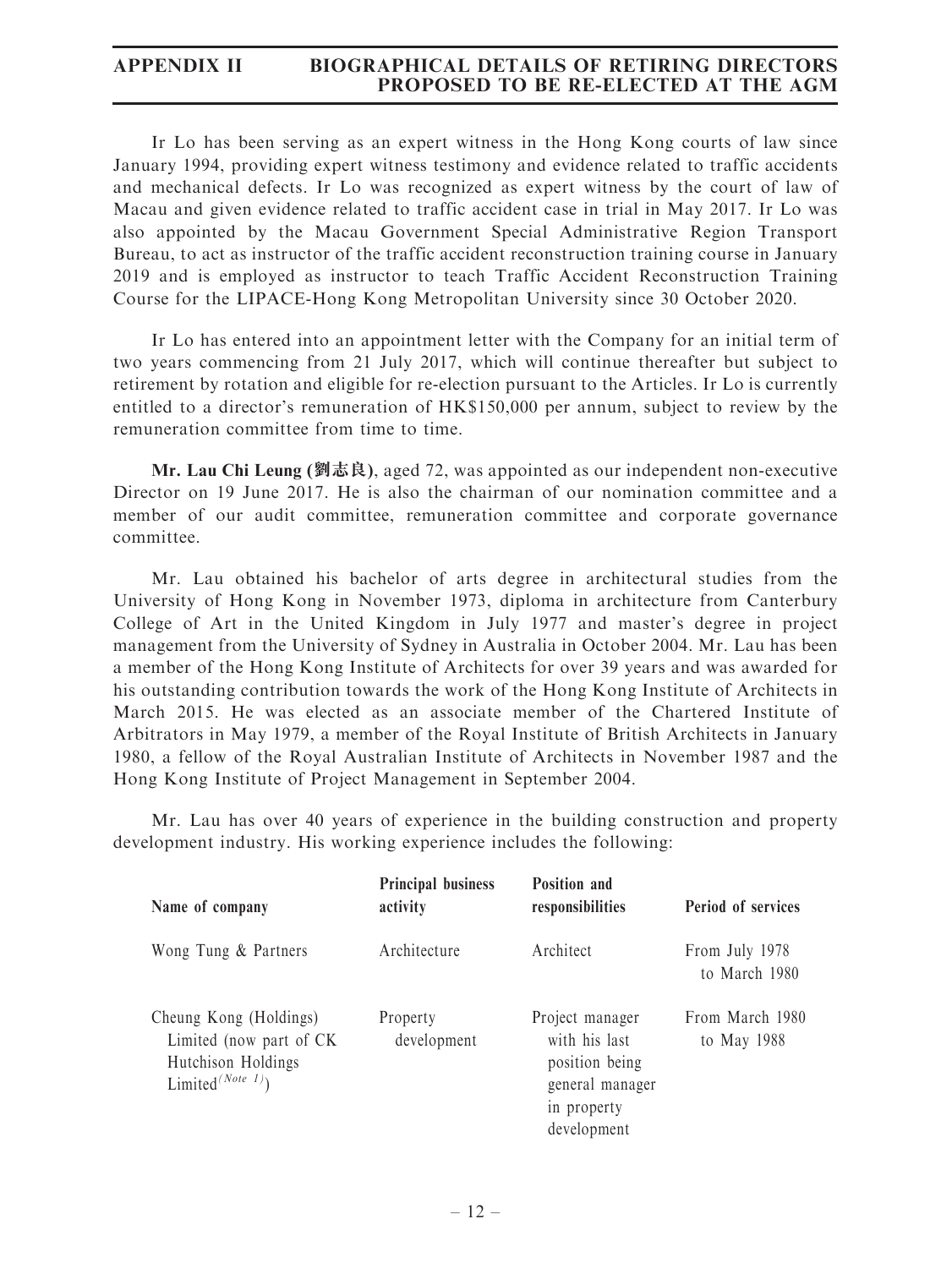| Name of company                                                                                                             | <b>Principal business</b><br>activity                                      | <b>Position and</b><br>responsibilities                         | Period of services                                                    |
|-----------------------------------------------------------------------------------------------------------------------------|----------------------------------------------------------------------------|-----------------------------------------------------------------|-----------------------------------------------------------------------|
| Concord Pacific Developments<br>Limited                                                                                     | Residential and<br>commercial real<br>estate investment<br>and development | Project manager in<br>Canada                                    | From May 1988<br>to February 1993                                     |
| Bafa Properties Limited                                                                                                     | Real estate<br>investment and<br>development in<br>the PRC                 | Project director                                                | From March 1993<br>to June 1997                                       |
| Chinese Estates Holdings<br>Limited <sup>(Note 2)</sup>                                                                     | Property developer                                                         | Senior project<br>manager                                       | From January 1998<br>to January 2000                                  |
| <b>USI Property Management</b><br>Limited (now known as<br>Wing Tai Properties<br>Development Limited <sup>(Note 3)</sup> ) | Property project<br>management                                             | Senior project<br>manager                                       | From February 2000<br>to August 2003                                  |
| David S. K. Au and Associates<br>Limited                                                                                    | Architecture<br>consultancy                                                | Principal architect                                             | From August 2003<br>to March 2006                                     |
| Paul Y. Management Limited                                                                                                  | Civil engineering<br>and building<br>construction                          | Senior deputy<br>project director;<br>senior project<br>manager | From February 2013<br>to May 2013;<br>from May 2013<br>to August 2014 |
| PAUs Architects Building<br>Maintenance Consultants<br>Limited                                                              | Architecture                                                               | Project director                                                | Since September<br>2014 till present                                  |

Notes:

(1) A company listed on the Stock Exchange (stock code: 1).

(2) A company listed on the Stock Exchange (stock code: 127).

(3) Wing Tai Properties Development Limited (formerly known as USI Properties Limited) is a subsidiary of Wing Tai Properties Limited which is a company listed on the Stock Exchange (stock code: 369).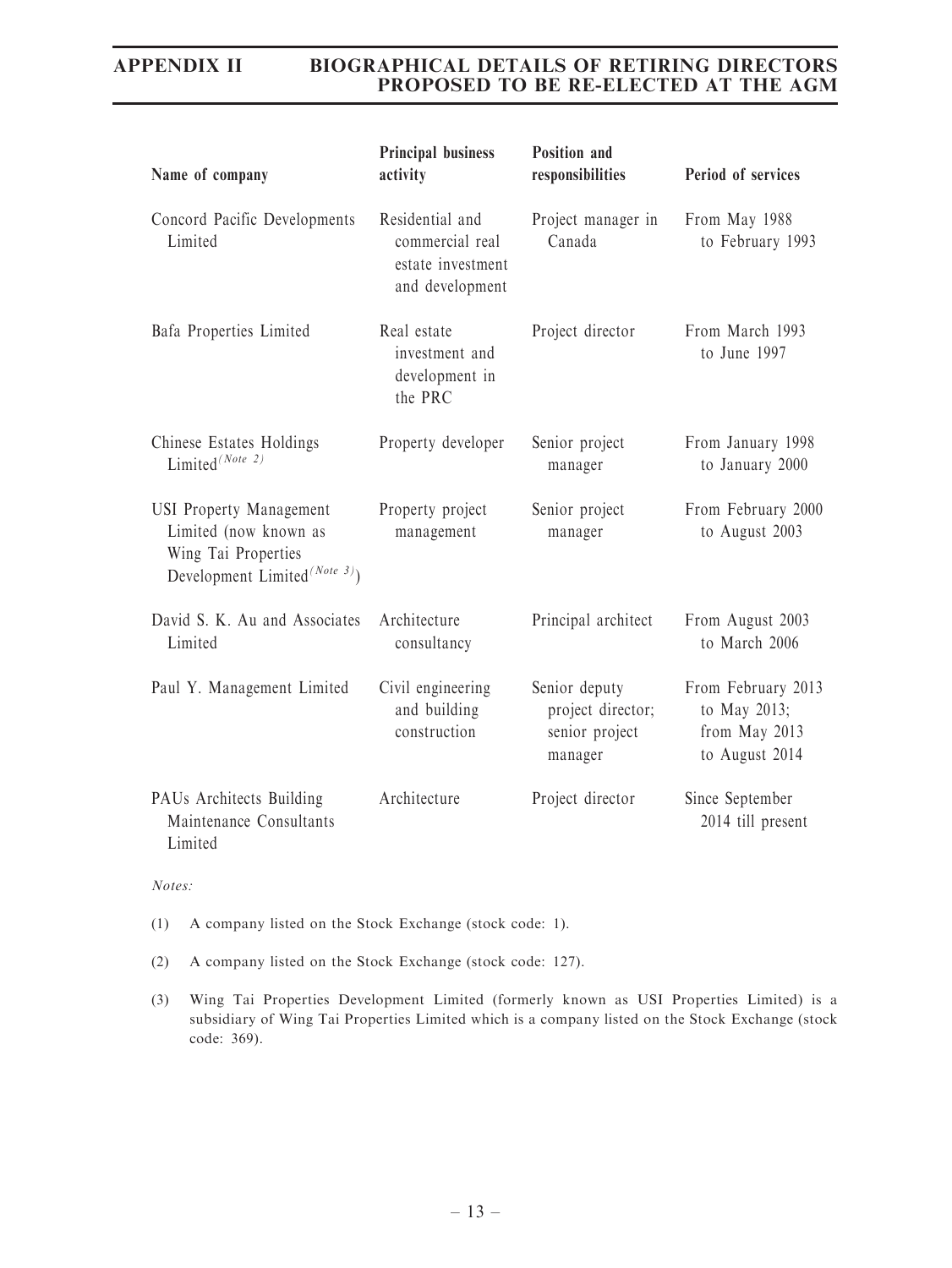Mr. Lau has been registered as an Authorised Person on the List of Architects (formerly known as List I), a Registered Inspector on the List of Architects under the Buildings Ordinance (Cap. 123) in Hong Kong since February 1995 and February 2013, respectively and a VBAS Assessor (List I) under the Voluntary Building Assessment Scheme since January 2019.

Mr. Lau served as a member of the Contractors Registration Committee from January 2017 to December 2020, a member of the Construction Workers Registration Appeal Panel from January 2017 to December 2020 and is currently a member of the Appeal Tribunal Panel, Buildings Ordinance since December 2018.

Mr. Lau has entered into an appointment letter with the Company for an initial term of two years commencing from 21 July 2017, which will continue thereafter but subject to retirement by rotation and eligible for re-election pursuant to the Articles. Mr. Lau is currently entitled to a director's remuneration of HK\$150,000 per annum, subject to review by the remuneration committee from time to time.

Save as disclosed above, all the above retiring Directors did not hold any other directorships in the last three years in any other public companies, the securities of which are listed in Hong Kong or overseas and do not have any relationship with any other Directors, senior management, substantial shareholders or controlling shareholders of the Company.

Save as disclosed above, there is no information discloseable nor is/was any of the retiring Directors involved in any of the matters required to be disclosed pursuant to Rule 17.50(2) of the GEM Listing Rules and the Directors are not aware of any other matters regarding the retiring Directors that need to be brought to the attention of the Shareholders.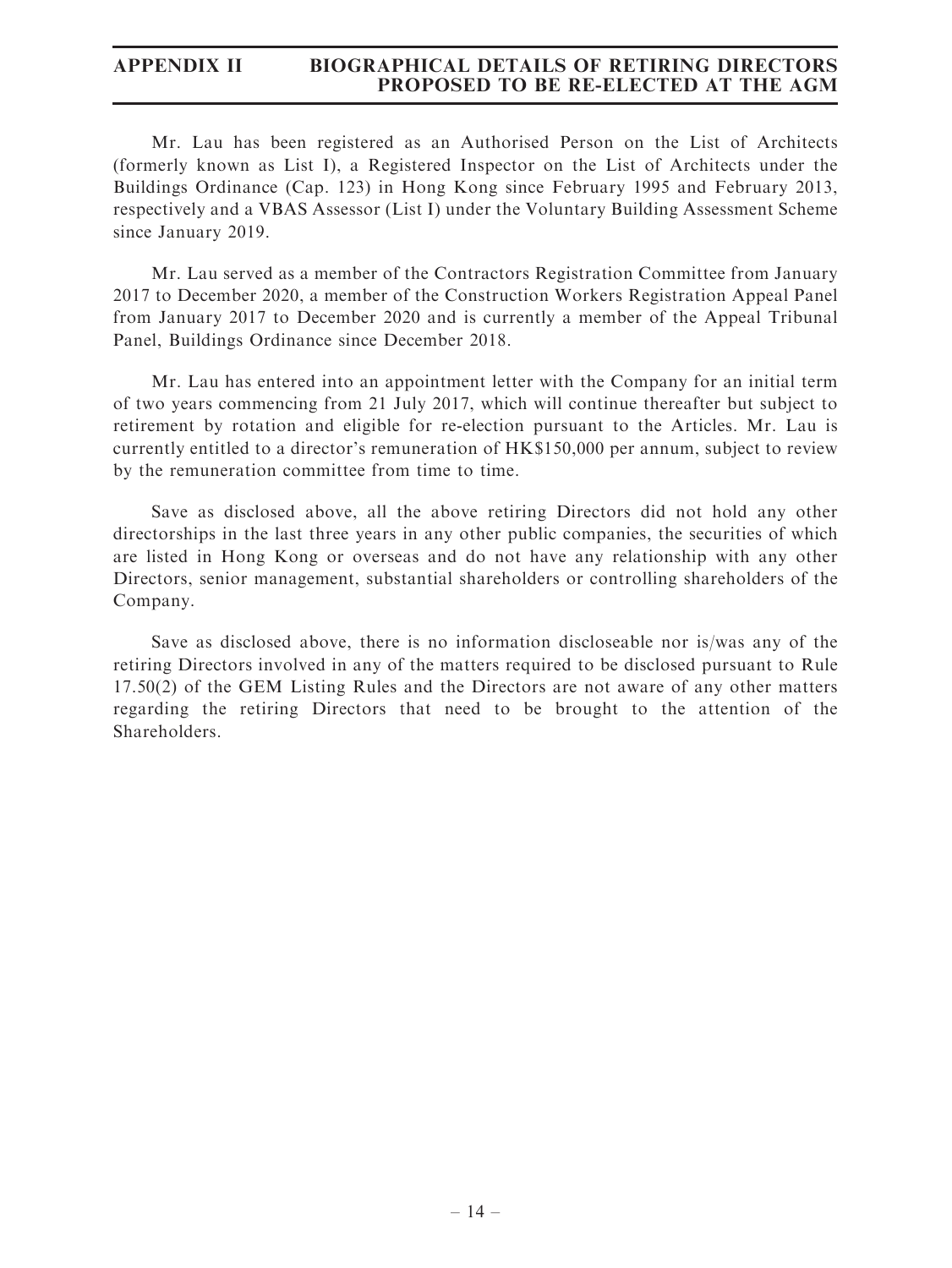

**(Stock code: 8152)**

NOTICE IS HEREBY GIVEN THAT the annual general meeting of M&L Holdings Group Limited (the "Company") will be held at  $14/F$ , Fairmont House, 8 Cotton Tree Drive, Central, Hong Kong on Friday, 13 May 2022 at 10: 00 a.m. for the purpose of considering and, if thought fit, passing with or without amendments, the following resolutions as ordinary resolutions:

- 1. to receive and consider the audited financial statements of the Company, the report of the directors (the "Directors") and the report of the independent auditor for the year ended 31 December 2021;
- 2. to re-elect Ir Lo Kok Keung as an independent non-executive Director;
- 3. to re-elect Mr. Lau Chi Leung as an independent non-executive Director;
- 4. to authorise the board of Directors (the ''Board'') to fix the Directors' remuneration;
- 5. to re-appoint BDO Limited as auditor of the Company and authorise the Board to fix the auditor's remuneration; and

as special business, to consider and, if thought fit, pass the followings resolutions (with or without amendments) as ordinary resolutions:

- $6.$  "THAT:
	- (a) subject to paragraph (c) below, pursuant to the Rules Governing the Listing of Securities on GEM (the ''GEM Listing Rules'') of The Stock Exchange of Hong Kong Limited (the "Stock Exchange"), the exercise by the Directors during the Relevant Period (as defined in paragraph (d) of this resolution) of all the powers of the Company to allot, issue or otherwise deal with unissued shares of the Company (''Shares'') in the capital of the Company and to make or grant offers, agreements, options and other rights, including warrants to subscribe for Shares and other securities, which might require the exercise of such powers be and the same is hereby generally and unconditionally approved;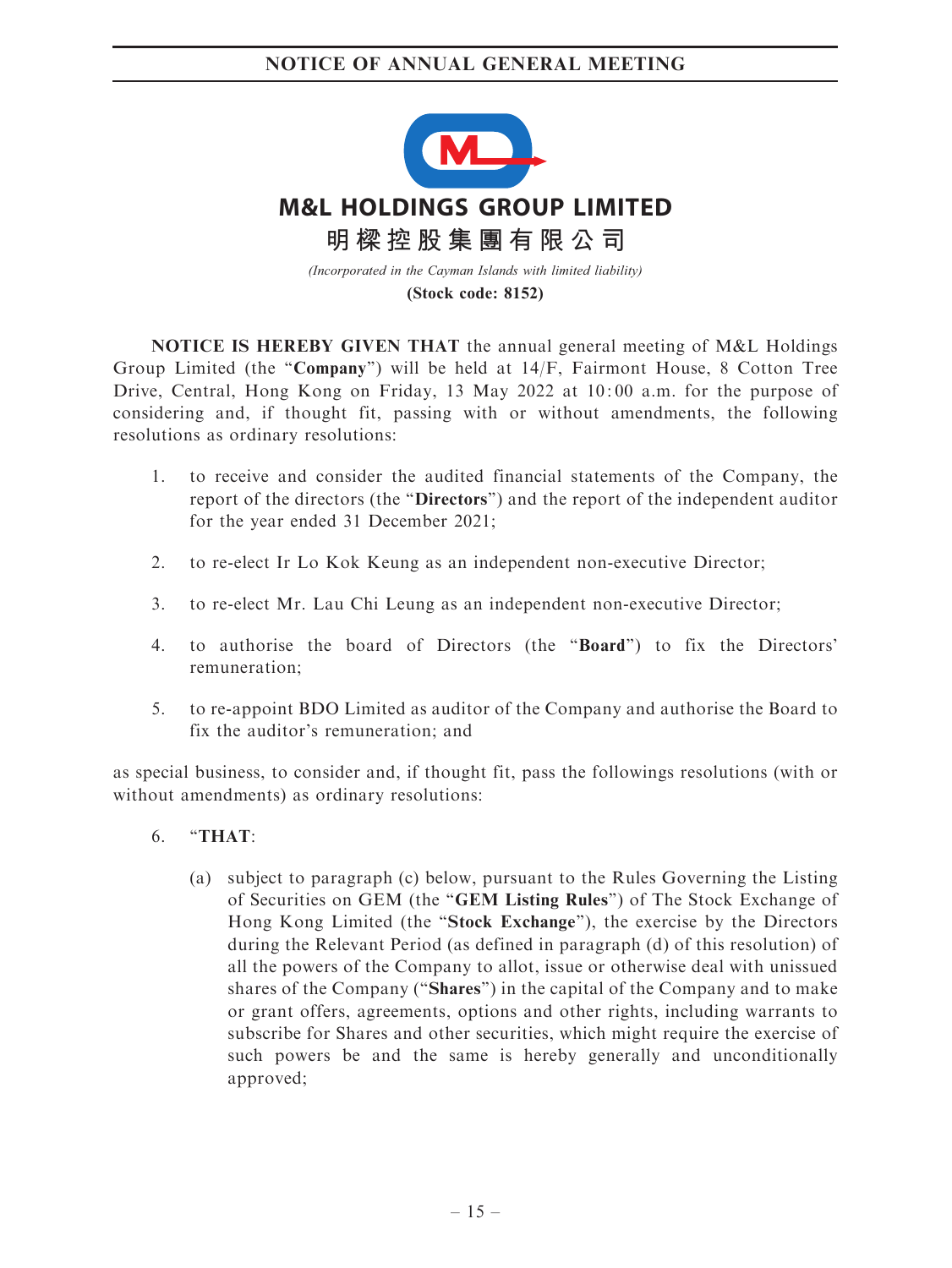- (b) the approval in paragraph (a) above shall authorise the Directors during the Relevant Period (as defined in paragraph (d) of this resolution) to make or grant offers, agreements, options and other rights which might require the exercise of such powers after the end of the Relevant Period (as defined in paragraph (d) of this resolution);
- (c) the aggregate number of Shares allotted and issued or agreed conditionally or unconditionally to be allotted and issued (whether pursuant to options or otherwise) by the Directors pursuant to the approval in paragraphs (a) and (b) above, otherwise than pursuant to (i) a Rights Issue (as defined in paragraph (d) of this resolution); or (ii) the exercise of any options granted under all share option schemes of the Company (or similar arrangements) adopted from time to time in accordance with the GEM Listing Rules; or (iii) any scrip dividend or similar arrangements providing for the allotment and issue of Shares in lieu of the whole or part of a dividend on shares of the Company in accordance with the articles of association of the Company in force from time to time; or (iv) any issue of Shares upon the exercise of rights of subscription or conversion under the terms of any warrants of the Company or any securities which are convertible into Shares, shall not exceed the aggregate of: (aa) 20% of the aggregate number of issued shares of the Company as at the date of the passing of this resolution; (bb) (if the Directors are so authorised by a separate ordinary resolution of the shareholders of the Company) the aggregate number of such shares purchased by the Company subsequent to the passing of this resolution (up to a maximum equivalent to 10% of the number of issued shares of the Company as at date of the passing of this resolution), and the authority pursuant to paragraphs (a) and (b) of this resolution shall be limited accordingly; and
- (d) for the purposes of this resolution:

''Relevant Period'' means the period from the passing of this resolution until whichever is the earliest of:

- (i) the conclusion of the next annual general meeting of the Company;
- (ii) the expiration of the period within which the next annual general meeting of the Company is required by the articles of association of the Company, or any applicable laws of the Cayman Islands to be held; and
- (iii) the passing of an ordinary resolution of the shareholders of the Company in general meeting revoking or varying such authority given under this resolution.

"Rights Issue" means an offer of Shares or offer or issue of warrants or options or other securities giving rights to subscribe for the Shares open for a period fixed by the Directors to holders of shares on the register of members of the Company on a fixed record date in proportion to their then holding of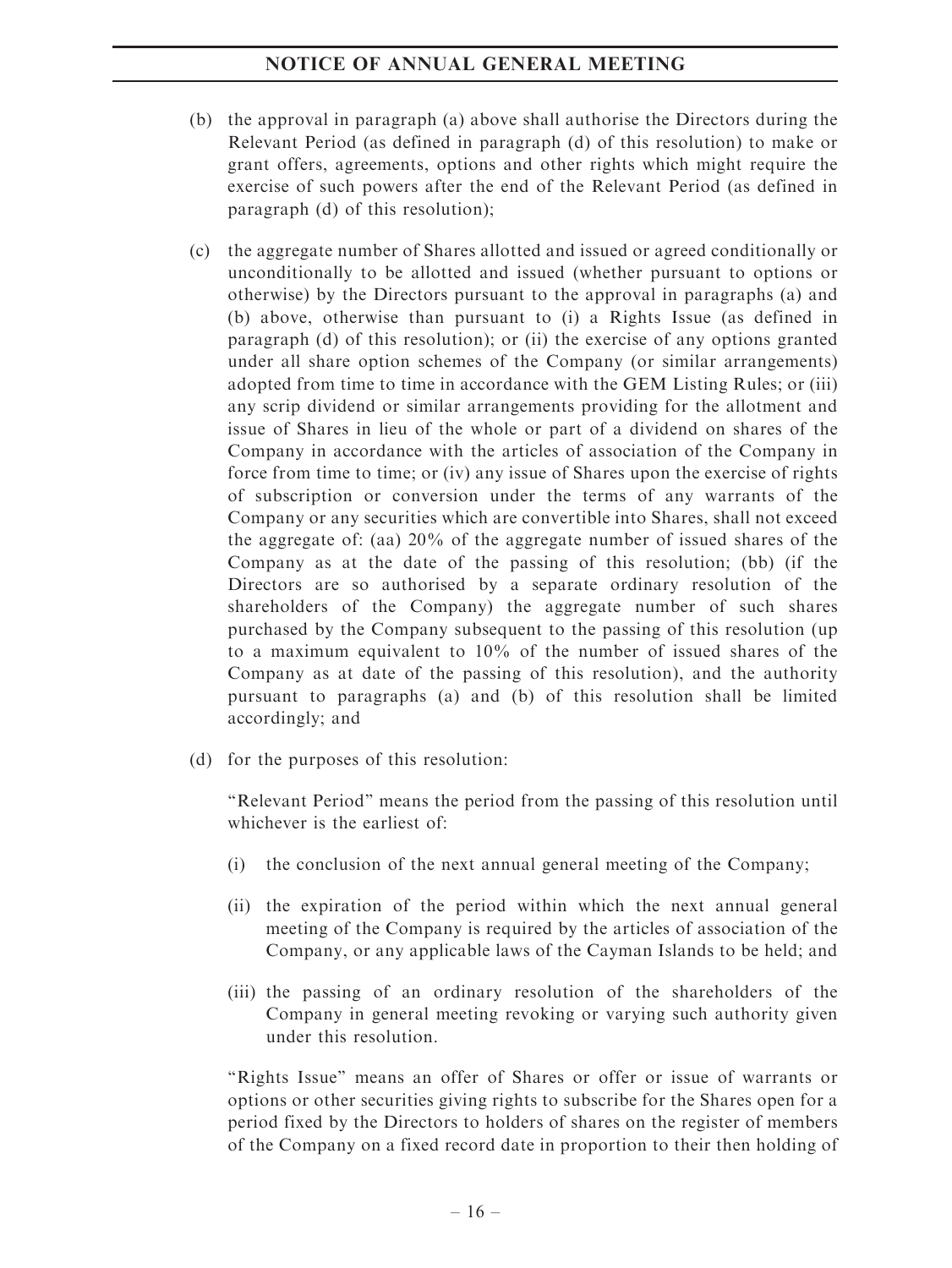such shares (subject to such exclusions or other arrangements as the Directors may deem necessary or expedient in relation to fractional entitlements, or having regard to any restrictions or obligations under the laws of, or the requirements of, or the expense or delay which may be involved in determining the existence or extent of any restrictions or obligation under the laws of, or requirements of, any jurisdiction outside Hong Kong or any recognised regulatory body or any stock exchange, in any territory outside Hong Kong, applicable to the Company.)''

## 7. ''THAT:

- (a) subject to paragraph (b) below, the exercise by the Directors during the Relevant Period (as defined in paragraph (c) below) of all the powers of the Company to purchase or repurchase shares of all classes and securities which carry a right to subscribe or purchase shares issued directly or indirectly by the Company on the Stock Exchange or on any other stock exchange on which the shares or securities of the Company may be listed and is recognised by the Securities and Futures Commission of Hong Kong and the Stock Exchange for this purpose, subject to and in accordance with all applicable laws and/or the requirements of the Securities and Futures Commission, the Companies Law of the Cayman Islands, the GEM Listing Rules or of any other stock exchange as amended from time to time, be and is hereby generally and unconditionally approved;
- (b) the aggregate nominal amount of the shares of all classes and securities which carry a right to subscribe or purchase shares issued directly or indirectly by the Company which may be purchased or repurchased by the Company pursuant to the approval in paragraph (a) above shall not exceed 10% of the aggregate number of issued shares at the date of the passing of this resolution, and the said approval shall be limited accordingly; and
- (c) for the purpose of this resolution:

''Relevant Period'' means the period from the passing of this resolution until whichever is the earliest of:

- (i) the conclusion of the next annual general meeting of the Company;
- (ii) the expiration of the period within which the next annual general meeting of the Company is required by the articles of association of the Company, or any applicable laws of the Cayman Islands to be held; and
- (iii) the passing of an ordinary resolution of the shareholders of the Company in general meeting revoking or varying such authority given under this resolution.''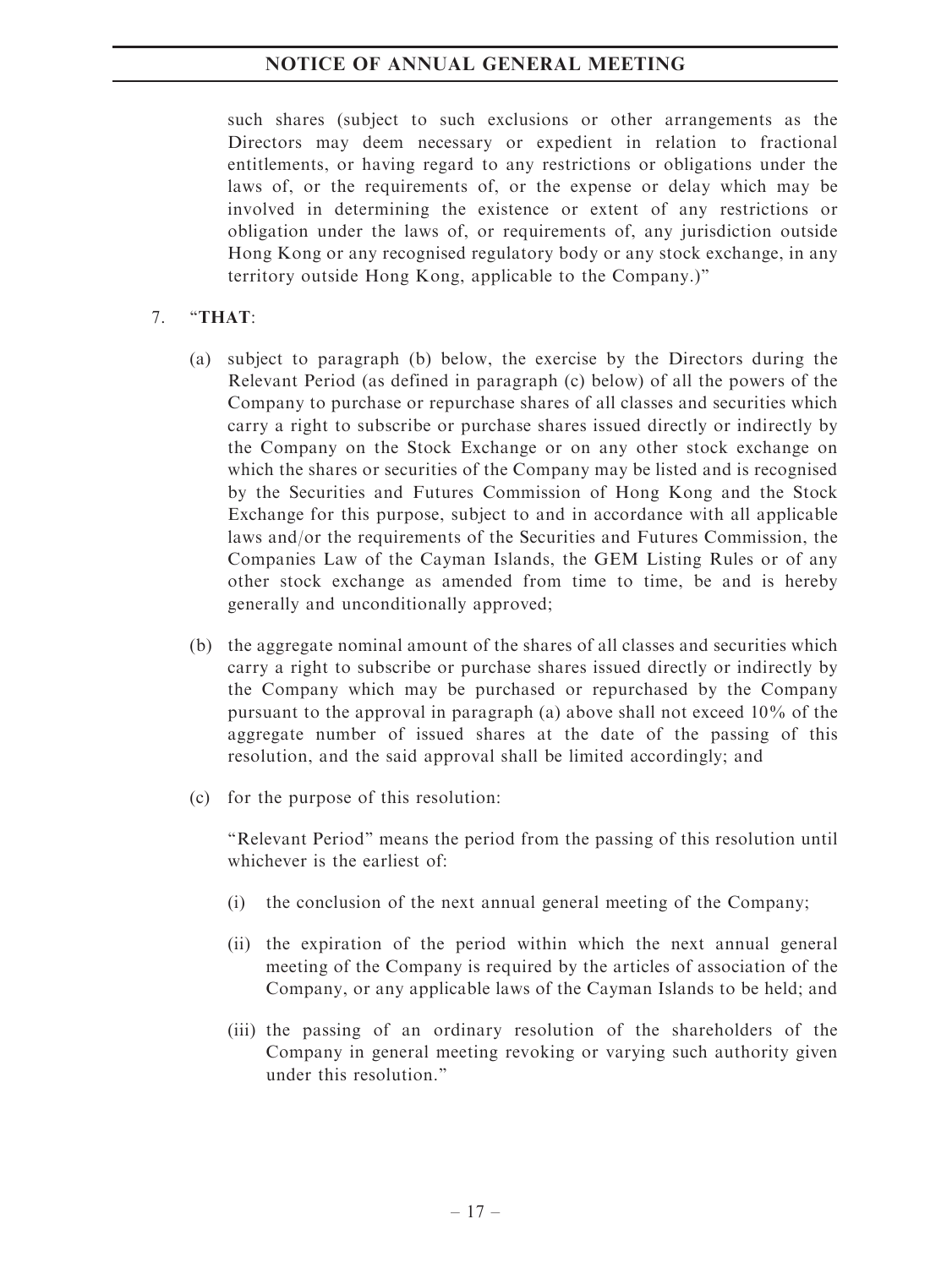8. ''THAT conditional upon resolutions no. 6 and no. 7 above being passed (with or without amendments), the general and unconditional mandate granted to the Directors of the Company to exercise the powers of the Company to allot, issue and deal with Shares pursuant to the resolution set out in resolution no. 6 above be and is hereby extended by the addition thereto an amount of Shares representing the aggregate nominal amount of shares of the Company purchased or repurchased by the Company pursuant to the authority granted to the Directors under resolution no. 7 above, provided that such amount shall not exceed 10% of the aggregate number of issued shares as at the date of the passing of this resolution.''

> By order of the Board M&L Holdings Group Limited Ng Lai Ming Chairman, Chief Executive Officer and Executive Director

Hong Kong, 31 March 2022

Head office and principal place of business in Hong Kong: 21st Floor, Empress Plaza 17–19 Chatham Road South Tsimshatsui, Kowloon Hong Kong

Registered office: Windward 3 Regatta Office Park P.O. Box 1350 Grand Cayman, KY1-1108 Cayman Islands

### Notes:

- 1. All resolutions at the meeting will be taken by poll (except where the chairman decides to allow a resolution relating to a procedural or administrative matter to be voted on by a show of hands). The results of the poll will be published on the websites of GEM of The Stock Exchange of Hong Kong Limited and of the Company in accordance with the GEM Listing Rules.
- 2. A member entitled to attend and vote at the meeting convened by the above notice is entitled to appoint one or more proxy to attend and, subject to the provisions of the articles of association of the Company, vote in his stead. A proxy need not be a member of the Company. If more than one proxy is so appointed, the appointment shall specify the number and class of shares in respect of which each such proxy is so appointed.

In the case of joint holders of a share, any one of such joint holders may vote, either in person or by proxy, in respect of such share as if he/she were solely entitled thereto; but if more than one of such joint holders are present at the meeting, whether in person or by proxy, the vote of the senior who tenders a vote shall be accepted to the exclusion of the votes of the other joint holders. For this purpose, seniority shall be determined by the order in which the names stand in the register of members of the Company in respect of the joint holding.